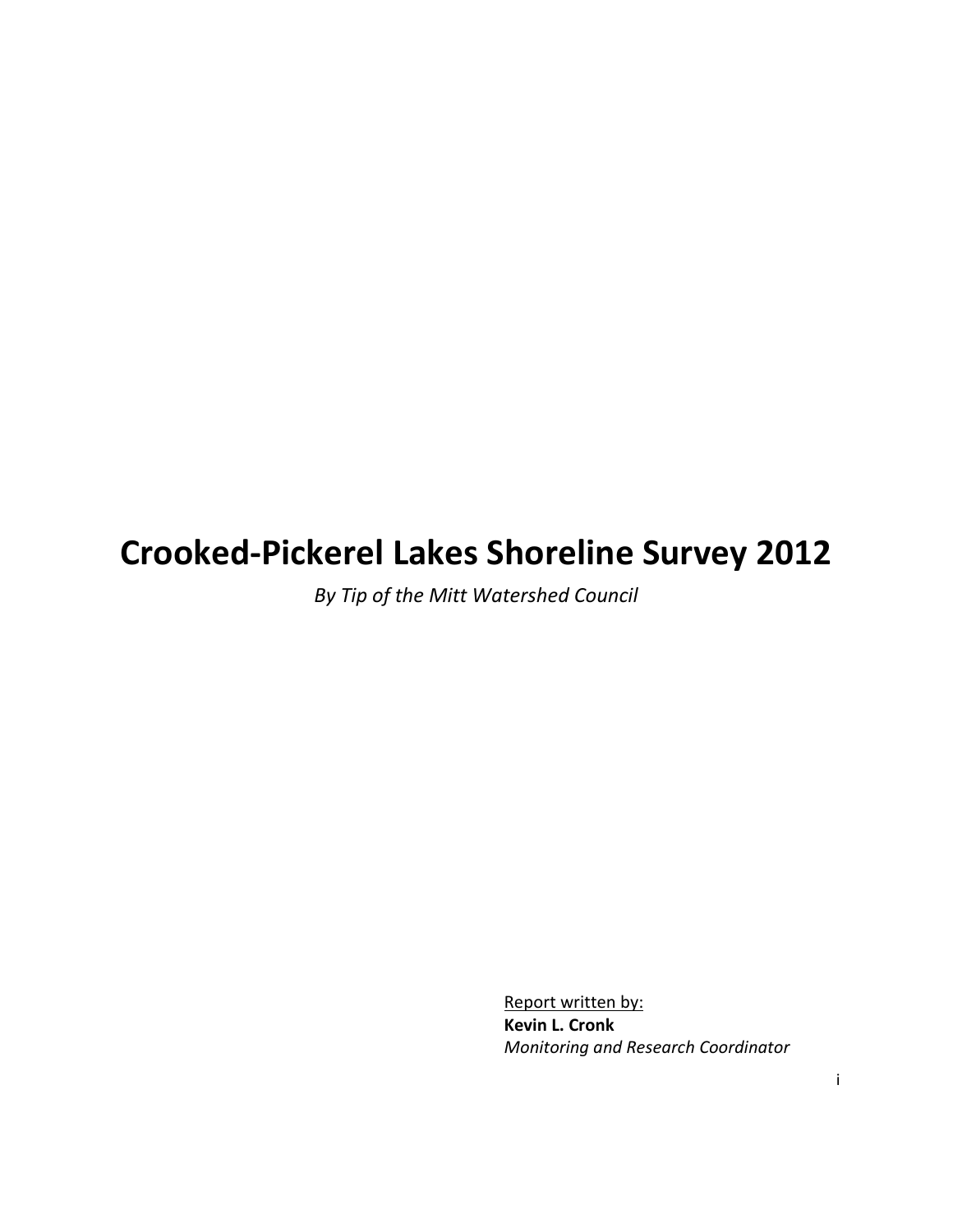# Table of Contents

|                                                                                                                                                                                                                                | Page |
|--------------------------------------------------------------------------------------------------------------------------------------------------------------------------------------------------------------------------------|------|
| List of Tables and Figures [111] List of Tables and Figures [111] List of Tables and Figures [11] List of Tables and Figures [11] List of Tables and Figures [11] List of Tables and Figures [11] List of Tables and Tables an |      |
|                                                                                                                                                                                                                                |      |
|                                                                                                                                                                                                                                |      |
|                                                                                                                                                                                                                                |      |
|                                                                                                                                                                                                                                |      |
|                                                                                                                                                                                                                                |      |
|                                                                                                                                                                                                                                |      |
|                                                                                                                                                                                                                                |      |
|                                                                                                                                                                                                                                |      |
|                                                                                                                                                                                                                                |      |
|                                                                                                                                                                                                                                |      |
|                                                                                                                                                                                                                                |      |
|                                                                                                                                                                                                                                | 27   |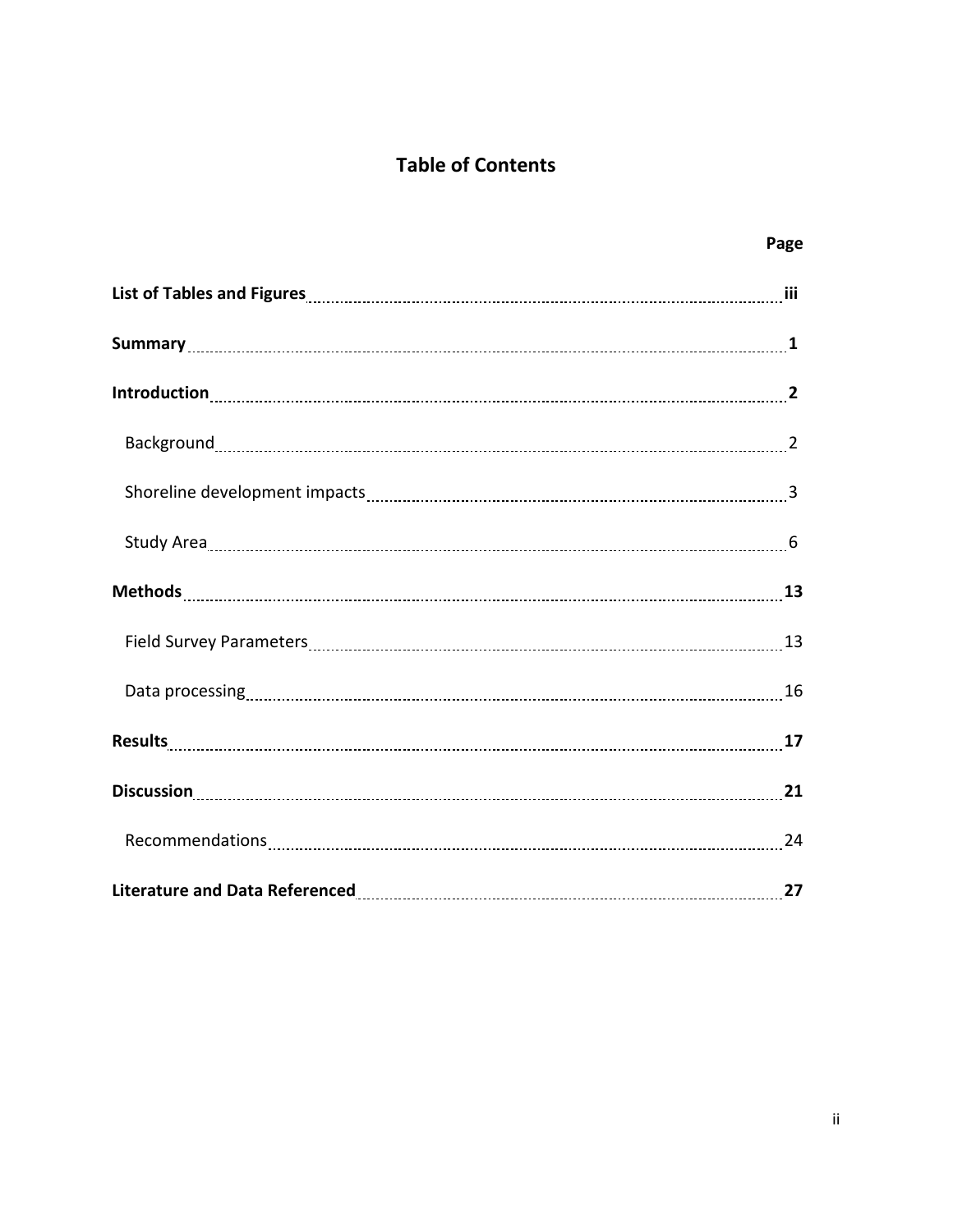# List of Tables

# List of Figures

# Page

| 12 |
|----|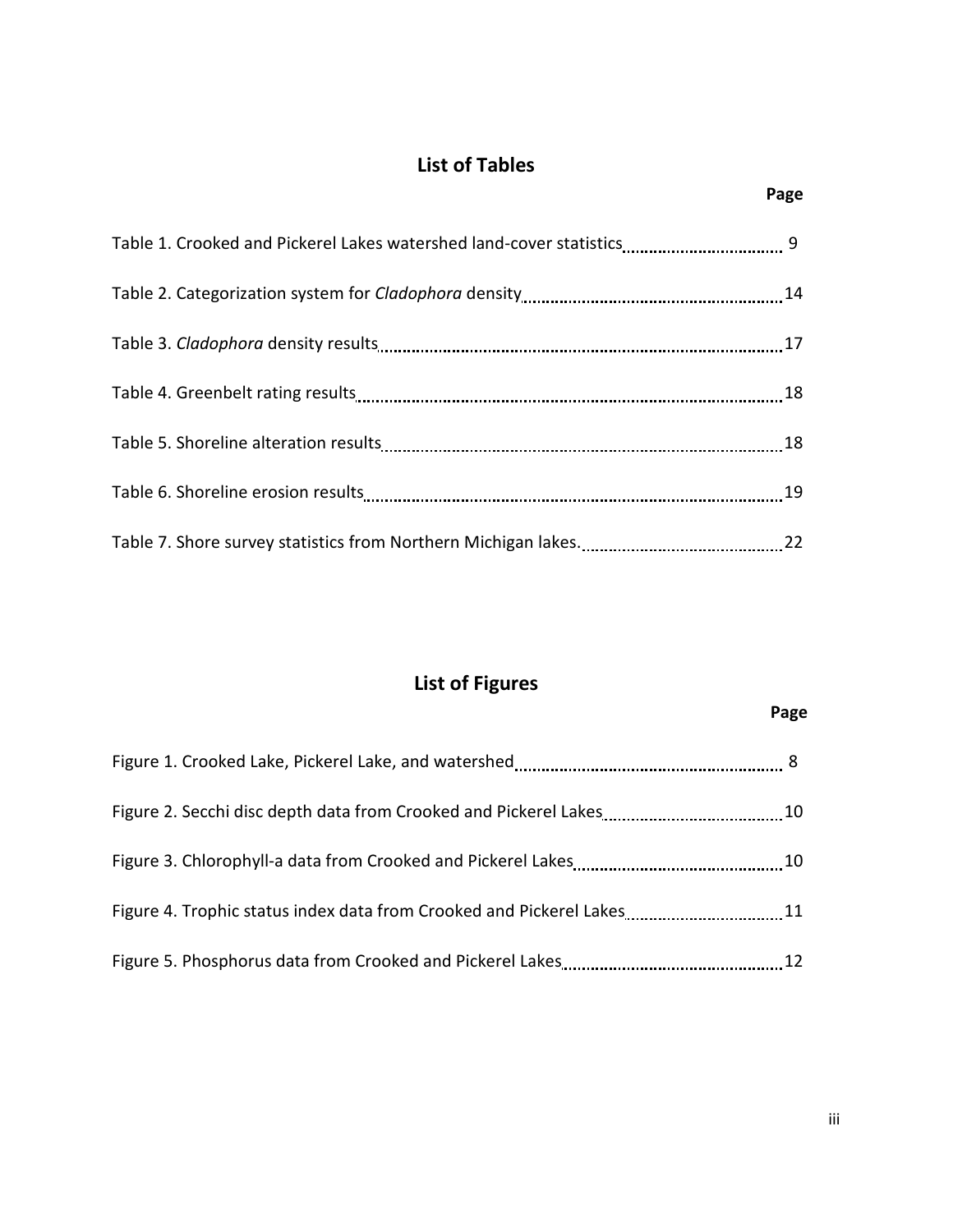### **SUMMARY**

Shoreline property management practices can negatively impact water quality and lake health. Nutrients are necessary to sustain a healthy aquatic ecosystem, but excess can adversely impact an aquatic ecosystem. Greenbelts provide many benefits to the lake ecosystem, which are lost when shoreline vegetation is removed. Erosion and shoreline alterations (seawalls, rip-rap, etc.) both have the potential to degrade water quality. During the late spring of 2012, the Tip of the Mitt Watershed Council conducted a comprehensive shoreline survey on Crooked and Pickerel Lakes to assess such shoreline conditions. The following parameters were surveyed for all individual properties: algae as a biological indicator of nutrient pollution, greenbelt status, shoreline erosion, shoreline alterations, nearshore substrate types, and stream inlets and outlets. The survey was funded by the Petoskey-Harbor Springs Area Community Foundation.

Survey results indicate that human activity along the Crooked and Pickerel Lakes shoreline is likely impacting the lake ecosystem and water quality. *Cladophora*, an algal nutrient pollution indicator, was noted at nearly one third of shoreline properties, of which 30% consisted of heavy growth (i.e., a strong indication of nutrient pollution). Over 50% of greenbelts on shoreline properties were found to be in poor condition, though 36% were in excellent condition. Moderate to severe erosion was documented at 14% of properties and approximately 65% had altered shorelines. Relative to other lakes in the region, Crooked and Pickerel Lakes had a high percentage of properties with heavy *Cladophora* algae growth, poor greenbelts, erosion, and altered shorelines.

Numerous best management practices have been developed that help minimize negative impacts to water quality. A buffer of diverse, native plants can be maintained along the shoreline to filter pollutants and reduce erosion. Impacts from stormwater runoff can be reduced using rain barrels, rain gardens, grassy swales, and many other techniques. Leachate reaching the lake from septic systems can be minimized through regular maintenance. Improving shoreline property management will help protect water quality, strengthen the fisheries, and improve the quality of living and recreating on the lakes.

To achieve the full value of this survey, the association should engage in follow-up activities, including: 1) Educate riparian property owners about protecting water quality; 2) Send a survey summary to all shoreline residents along with information about what each person can do to help; 3) Contact property owners confidentially to encourage them to participate in identifying and rectifying any problems that exist on their property; and 4) Organize an informational session to present survey results and best management practices that help protect and improve lake water quality.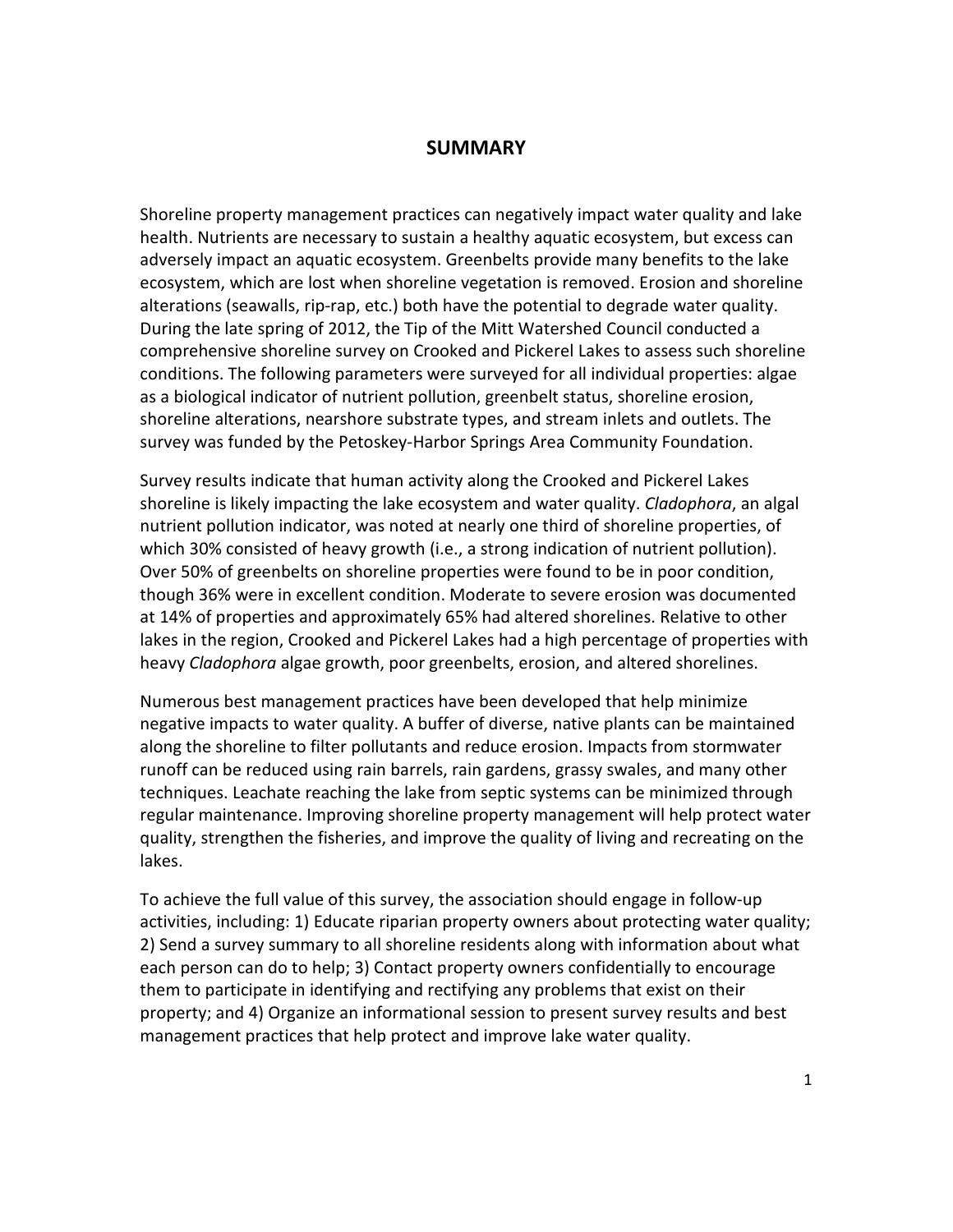## **INTRODUCTION**

#### Background:

During the late spring of 2012, a shoreline survey was conducted on Crooked and Pickerel Lakes by the Tip of the Mitt Watershed Council to document shoreline conditions that potentially impact water quality. All shoreline properties were surveyed to document the following: *Cladophora* algae growth as a nutrient pollution indicator, erosion, alterations, greenbelts, emergent aquatic plants, and tributary inlets and outlets. This survey was funded by a grant awarded to the Watershed Council by the Petoskey-Harbor Springs Area Community Foundation.

Only one prior shoreline survey had been performed on Crooked and Pickerel Lakes, a nutrient pollution survey conducted by Watershed Council staff in 1988. A device called a Septic Leachate Detector (SLD) was employed to assess lakefront water quality at 213 homes on 9.6 miles of shoreline. Moderate SLD responses indicated possible problems at 67 homes, while stronger responses and therefore, stronger evidence of problems were found at 24 homes. Follow-up work with riparian owners revealed sub-standard septic systems at over 50% of participating homes, indicating a strong possibility of water quality impacts.

The 2012 survey consisted of a much more comprehensive assessment of shoreline conditions on Pickerel and Crooked Lakes, providing a valuable dataset that can be used to improve lake management. Through follow-up activities, such as on-site consultations, problems in shoreline areas that threaten the lake's water quality can be identified and corrected. These solutions are often simple and low cost, such as regular septic system maintenance, shoreline plantings, proper lawn care practices, and low impact development along the shoreline. Prevention of problem situations can also be achieved through publicity and education associated with the survey. Periodic repetition of shoreline surveys is important for identifying new and chronic problem sites, determining long-term trends in near-shore nutrient inputs, greenbelts, erosion, and shoreline alterations associated with land-use changes, and for assessing the success of remedial actions.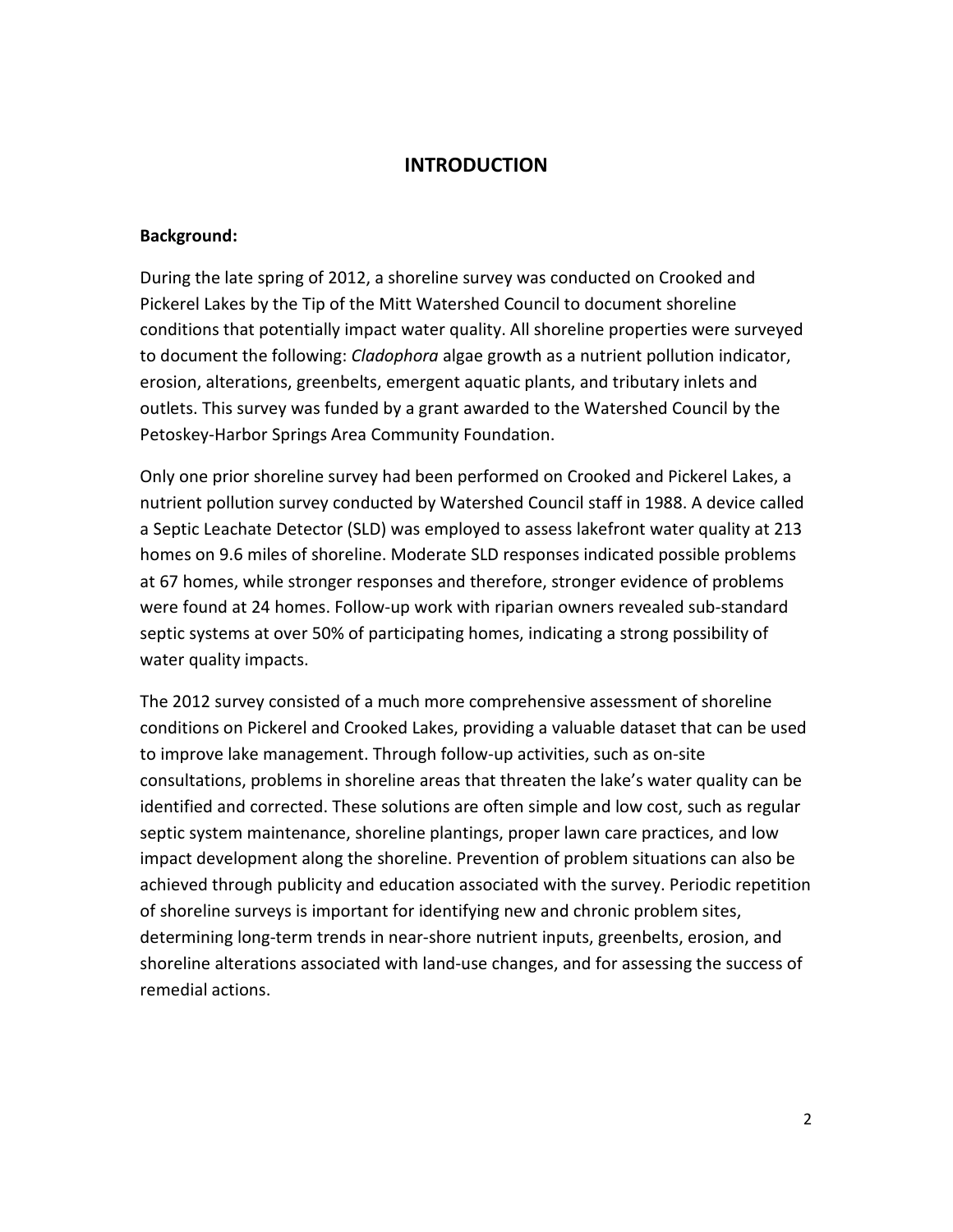#### Shoreline development impacts:

Lake shorelines are the critical interface between land and water; where human activity has the greatest potential for degrading water quality. Developing shoreline properties for residential, commercial or other uses invariably has negative impacts on the lake ecosystem. During the development process, the natural landscape is altered in a variety of ways: vegetation is removed; the terrain is graded; utilities are installed; structures are built; and areas are paved. These changes to the landscape and subsequent human activity in the shoreline area have consequences on the aquatic ecosystem. Nutrients from wastes, contaminants from cars and roads, and soils from eroded areas are among some of the pollutants that end up in and negatively impact the lake following shoreline development.

Nutrient pollution can create a recreational nuisance, adversely impact aquatic ecosystems, and lead to conditions that pose a danger to human health. Although nutrients are necessary to sustain a healthy aquatic ecosystem, excess can result in nuisance and potentially harmful algal and aquatic plant growth. Excessive aquatic macrophyte growth (i.e., vascular aquatic plants) and heavy algal blooms that form mats and scum at the lake's surface can become a recreational nuisance. Algal blooms also pose a public health risk as some species produce toxins, including hepatotoxins (toxins that cause liver damage) and neurotoxins (toxins that affect the nervous system). Furthermore, excess algal and aquatic plant growth can degrade water quality by depleting the ecosystem's dissolved oxygen stores. During nighttime respiration, plants compete with other organisms for a limited oxygen supply and the decomposition of dead algae and plant material reduces dissolved oxygen supplies due to the aerobic activity of decomposers, which is particularly problematic in the deeper waters of stratified lakes.

Large, deep lakes, such as Crooked and Pickerel, are more resilient to water quality impacts caused by nutrient pollution than small lakes because they have greater water volume and therefore, greater capacity for diluting pollutants and storing dissolved oxygen. In addition, both Crooked and Pickerel Lakes are drainage lakes with inflows and outflows, which provide the means to flush excess nutrients out of the system. In spite of Crooked and Pickerel Lakes' resilience to nutrient pollution due to lake size and flushing, unnaturally high nutrient concentrations can occur and cause problems in localized areas, particularly near sources in shoreline areas.

Surface waters receive nutrients through a variety of natural and cultural (human)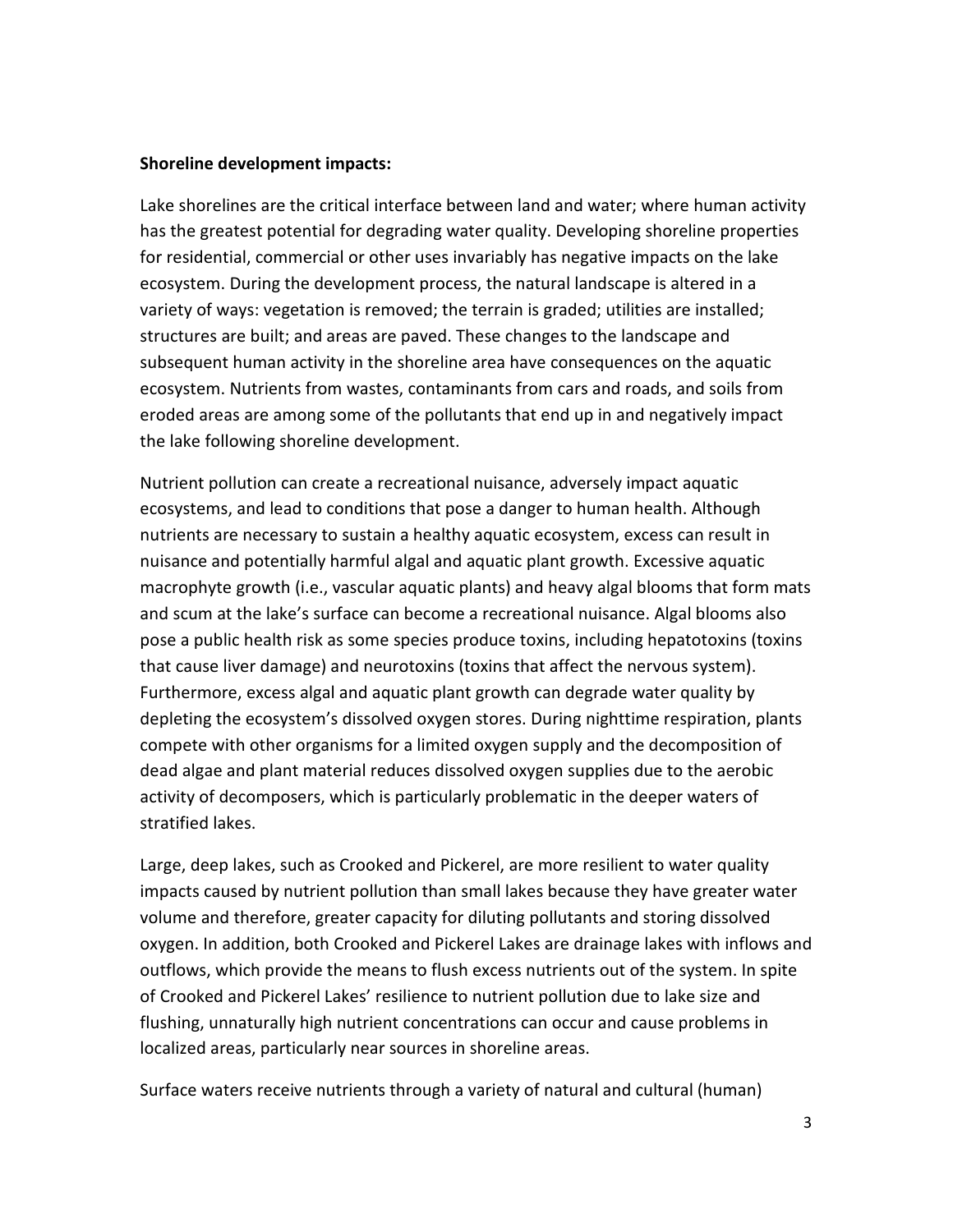sources. Natural sources of nutrients include stream inflows, groundwater inputs, surface runoff, organic inputs from riparian (shoreline) areas, and atmospheric deposition. Springs, streams, and artesian wells are often naturally high in nutrients due to the geologic strata they encounter and wetland seepages may discharge nutrients at certain times of the year. Cultural sources include septic and sewer systems, fertilizer application, and stormwater runoff from roads, driveways, parking lots, roofs, and other impervious surfaces. Poor agricultural practices, soil erosion, and wetland destruction also contribute to nutrient pollution. Furthermore, some cultural sources (e.g., malfunctioning septic systems and animal wastes) pose a potential health risk due to exposure to bacteria and viruses.

Severe nutrient pollution is detectable through chemical analyses of water samples, physical water measurements, and the utilization of biological indicators (a.k.a., bioindicators). Chemical analyses of water samples to check for nutrient pollution can be effective, though costlier and more labor intensive than other methods. Typically, water samples are analyzed to determine nutrient concentrations (usually forms of phosphorus and nitrogen), but other chemical constituent concentrations can be measured, such as chloride, which are related to human activity and often elevated in areas impacted by malfunctioning septic or sewer systems. Physical measurements are primarily used to detect malfunctioning septic and sewer systems, which can cause localized increases in water temperature and conductivity (i.e., the water's ability to conduct an electric current). Biologically, nutrient pollution can be detected along the lake shore by noting the presence of Cladophora algae.

Cladophora is a branched, filamentous green algal species that occurs naturally in small amounts in northern Michigan lakes. Its occurrence is governed by specific environmental requirements for temperature, substrate, nutrients, and other factors. Cladophora is found most commonly in the wave splash zone and shallow shoreline areas of lakes, and can also be found in streams. It grows best on stable substrates such as rocks and logs, though artificial substrates such as concrete or wood seawalls are also suitable. Cladophora prefers water temperatures in a range of 50 to 70 degrees Fahrenheit, which means that the optimal time for its growth and thus, detection, in northern Michigan lakes is during the months of May, June, September, and October.

The nutrient requirements for *Cladophora* to achieve large, dense growths are typically greater than the nutrient availability in the lakes of Northern Michigan. Therefore, shoreline locations where relatively high concentrations of nutrients, particularly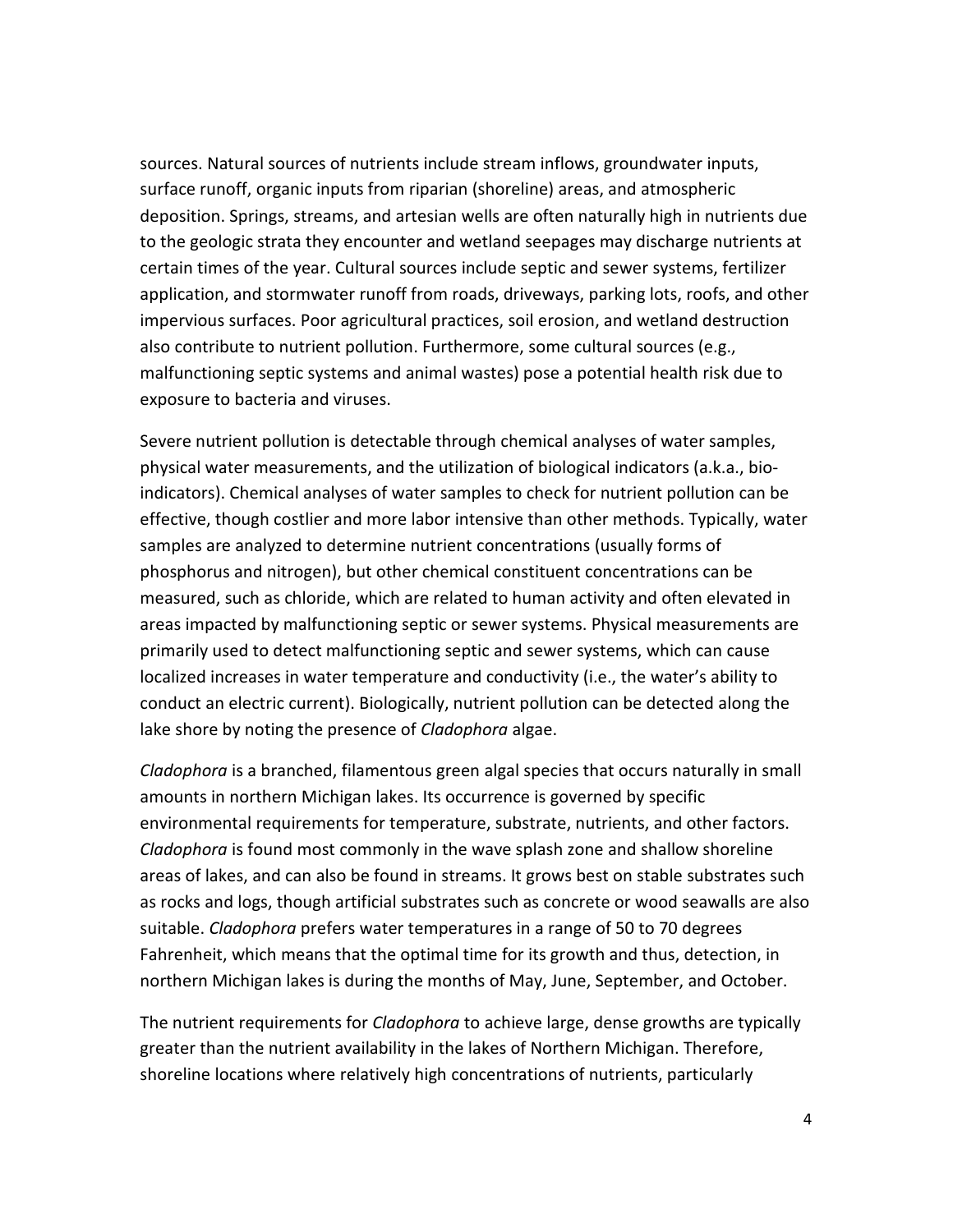phosphorus, are entering a lake can be identified by noting the presence of Cladophora. Although the size of the growth on an individual basis is important in helping to interpret the cause of growth, growth features of *Cladophora* are greatly influenced by such factors as current patterns, shoreline topography, size and distribution of substrate, and the amount of wave action on the shoreline. Therefore, the description has limited value when making year to year comparisons at a single location or estimating the relative amount of shoreline nutrient inputs. Rather, the presence or absence of any significant growth at a single site over several years is the most valuable comparison. It can reveal the existence of chronic nutrient loading problems, help interpret the cause of the problems, and assess the effectiveness of any remedial actions. Comparisons of the total number of algal growths can reveal trends in nutrient inputs due to changing land use.

Erosion along the shoreline has the potential to degrade a lake's water quality. Stormwater runoff through eroded areas and wave action along the shoreline carries sediments into the lake and negatively impacts the lake ecosystem in a variety of ways. Sediments clog the gills of fish, aquatic insects and other aquatic organisms. Excessive sediments smother fish spawning beds and fill interstitial spaces that provide habitat for a variety of aquatic organisms. While moving through the water column, sediments absorb sunlight energy and increase water temperatures. In addition, nutrients adhere to sediments that wash in from eroded areas.

Shoreline greenbelts are essential for maintaining a healthy aquatic ecosystem. A greenbelt consisting of a variety of native woody and herbaceous plant species provides habitat for near-shore aquatic organisms as well as terrestrial animals. Greenbelts naturally function to control erosion; stabilizing the shoreline with plant root structures that protect against wave action and ice. The canopy of the greenbelt provides shade to near-shore areas, which helps to maintain cooler water temperatures and higher dissolved oxygen levels. In addition, greenbelts provide a mechanism to reduce overland surface flow and absorb pollutants carried by stormwater from rain events and snowmelt.

Tributaries have great potential for influencing a lake's water quality as they are one of the primary conduits through which water is delivered to a lake from its watershed. Inlet streams may provide exceptionally high quality waters that benefit the lake ecosystem, but conversely have the potential to deliver polluted waters that degrade the lake's water quality. Outlet streams flush water out of the lake, providing the means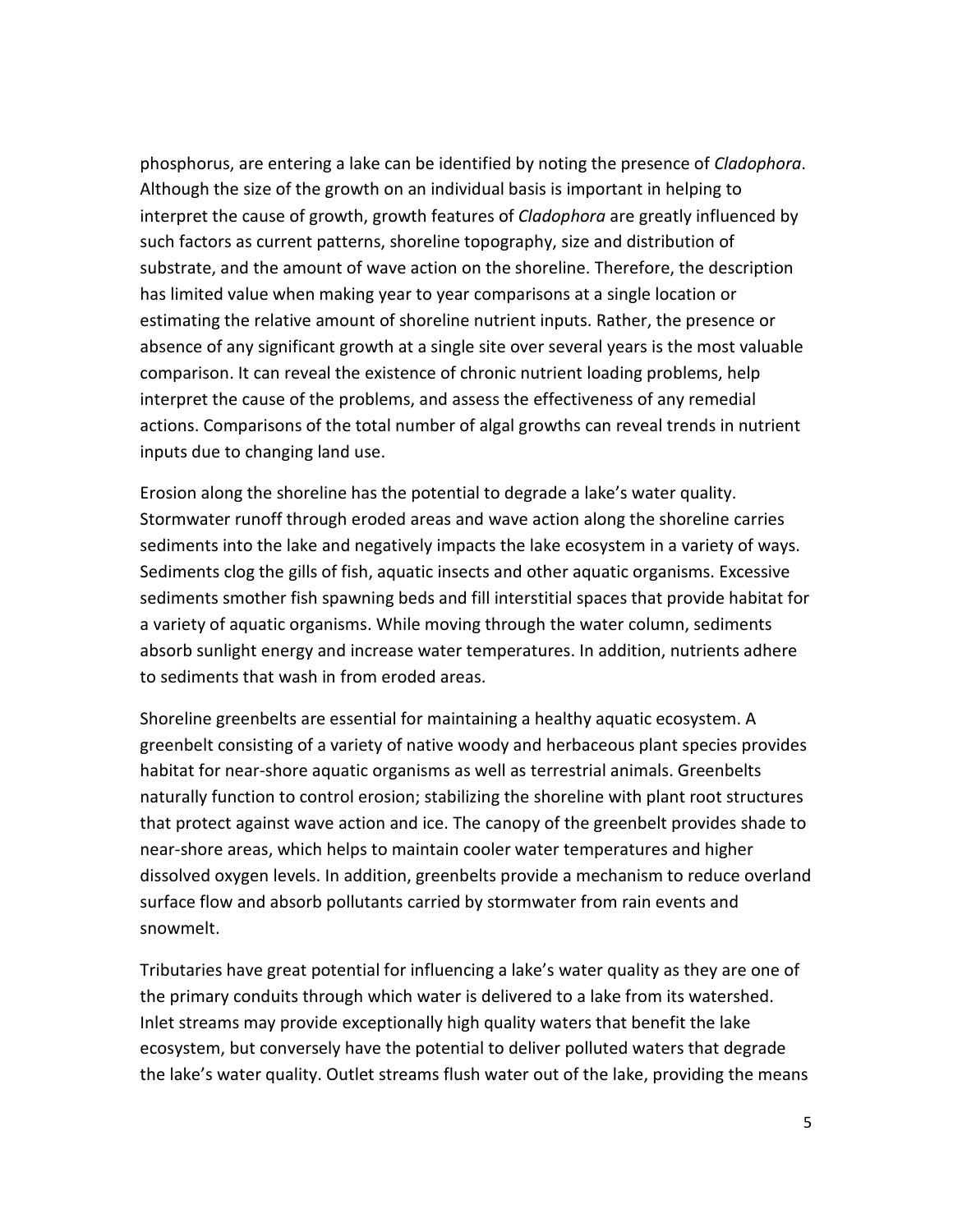to remove contaminants that have accumulated in the lake ecosystem. With regards to shore surveys, noting the location of inlet tributaries is very helpful when evaluating shoreline algae conditions because nutrient concentrations are generally higher in streams than in lakes. The relatively higher nutrient levels delivered from streams often lead to heavier *Cladophora* and other algae growth in nearby shoreline areas.

Responsible, low-impact, shoreline property development and management is paramount for protecting water quality. Maintaining a healthy greenbelt, regular septic tank pumping, treating stormwater with rain gardens, correcting erosion sites, and eliminating fertilizer, herbicide, and pesticide application are among many low-cost best management practices that minimize the impact of shoreline properties on lake water quality. Responsible stewardship on the part of shoreline property owners and living in harmony with the lake is vitally important for sustaining a healthy and thriving lake ecosystem.

#### Study area:

Crooked and Pickerel Lakes are located in southeast Emmet County in the northern tip of the Lower Peninsula of Michigan (Figure 1). The lakes are split between Springvale and Littlefield Townships, with the western edge of Crooked Lake touching upon Little Traverse and Bear Creek Townships. Oden Island, in the middle of Crooked Lake, effectively splits the lake into two basins to the east and west of the island, though the far western area of the lake (to the west of Graham Point) could be considered a third distinct basin. Pickerel Lake, located to the east of Crooked Lake and connected by a half-mile channel, is composed of two basins to the northwest and southeast of a narrow area located in front of Ellsworth Point.

Based upon digitization of aerial orthophotography (Emmet County 2008), the Crooked Lake shoreline measures 16.3 miles and the lake surface area totals 2,351 acres whereas Pickerel Lake has 7.1 miles of shoreline and 1082.5 acres of surface area. The connecting channel between the lakes accounts for an additional 1.3 miles of shoreline and 13.3 acres of surface area. Crooked Lake measures approximately 3.5 miles from west to east at its widest point and 1.75 miles from north to south. From northwest to southeast, Pickerel Lake measures roughly 2.5 miles and has a maximum width of less than a mile.

Crooked and Pickerel Lakes contain extensive shallow areas, but there are deep pockets in both lakes as well. Maps from the Michigan Department of Natural Resources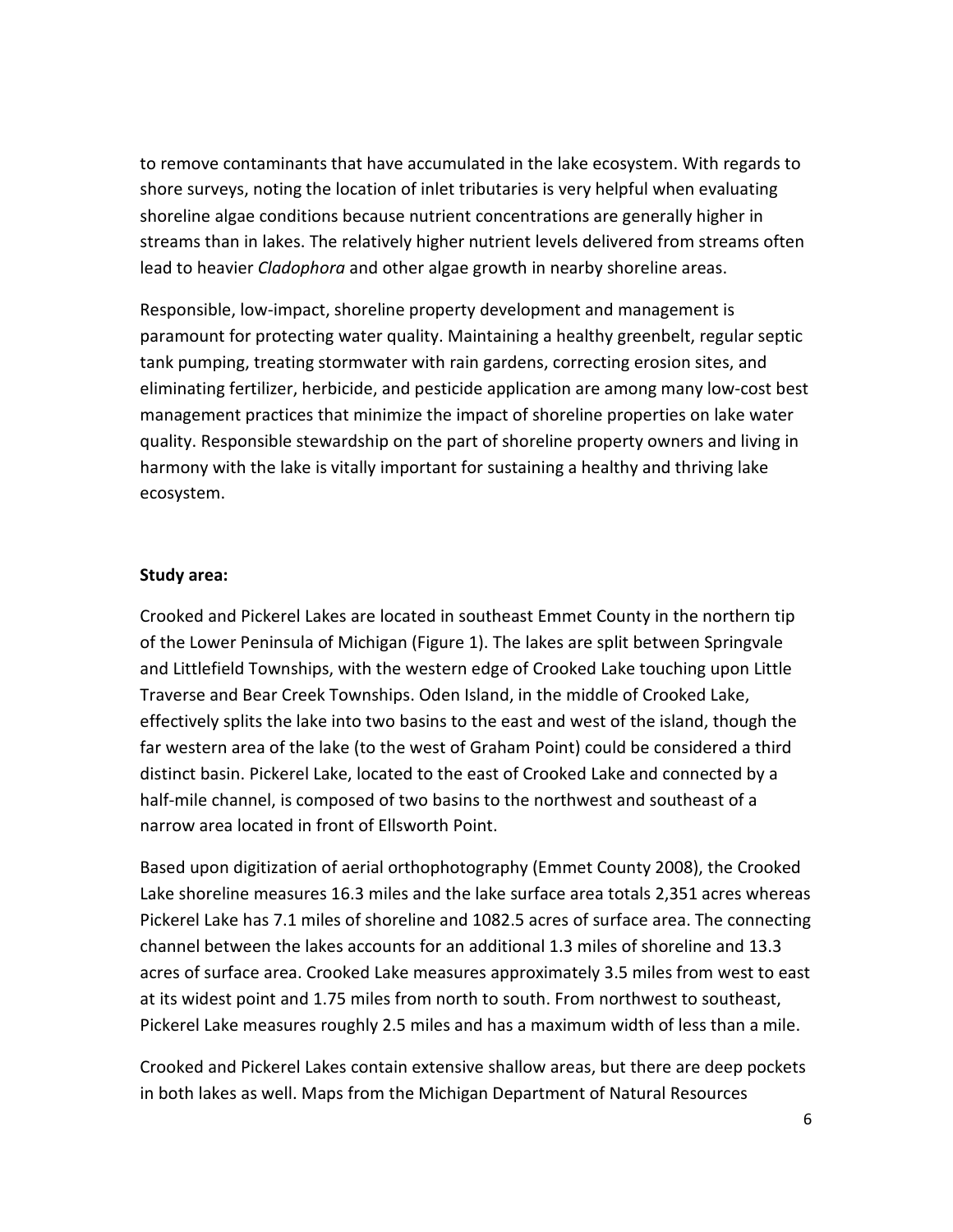(MDNR) Institute for Fisheries Research indicate that the deepest point in Crooked Lake, 50 feet, is located to the west of Oden Island. There are two deep holes in Pickerel Lake that approach 70 feet of depth and which are located in the northwest basin. The broad near-shore shallow areas of both lakes support large communities of emergent vegetation.

Crooked and Pickerel Lakes are drainage lakes of glacial origin. The largest inlet streams on Crooked Lake include Round Creek on the west end, Oden Creek on the north shore, Minnehaha Creek near the southern tip and the Black Hole channel connecting to Pickerel Lake on the east end. Inlet streams to Pickerel Lake include Cedar Creek on the east end, Mud Creek on the west side and an unnamed creek on the east end of the north shore. Water leaves Pickerel Lake through the Black Hole channel and flows out of Crooked Lake in the northeast corner into the Crooked River.

Following the retreat of glaciers ( $\approx$ 14,000 years ago) that covered the region during the last ice age, water flowed west across the state, through the Crooked-Pickerel Lakes' area and out to Little Traverse Bay. During the Lake Nipissing stage, some 4,000 years ago, dunes rose up to the west of Round Lake and cut off stream flow into Little Traverse Bay (Spur and Zumberge, 1956). The dune formation effectively reversed the course of the streams and rivers, gradually forming the current Inland Waterway flow path across the State to the east-northeast, discharging into Lake Huron at the City of Cheboygan.

Based on GIS files developed by the Watershed Council using existing watershed boundary and elevation data from the State of Michigan, the Crooked and Pickerel Lakes watershed encompasses 75,557 acres, which includes the lake area (Figure 1). The watershed size without the lake area totals 72,110 acres, resulting in a watershed area to lake area ratio of 20.92. The ratio provides a statistic for assessing impacts from agricultural, urban, and other development in the watershed. Crooked and Pickerel Lakes collectively have over 20 acres of land in the watershed for each acre of the lakes' surface area, which is a considerable buffer for moderating water quality impacts from landscape development and human activity in the watershed.

Land cover statistics for the Crooked and Pickerel Lakes watershed were generated using remotely sensed data from the Coastal Great Lakes Land Cover project (Table 1). Based on the 2006 data, there is little agricultural landcover within the watershed (~9.8%) and even less urban (~3.3%). The majority of the watershed's landcover is natural, consisting of forest, grasslands, and wetlands. During the five-year period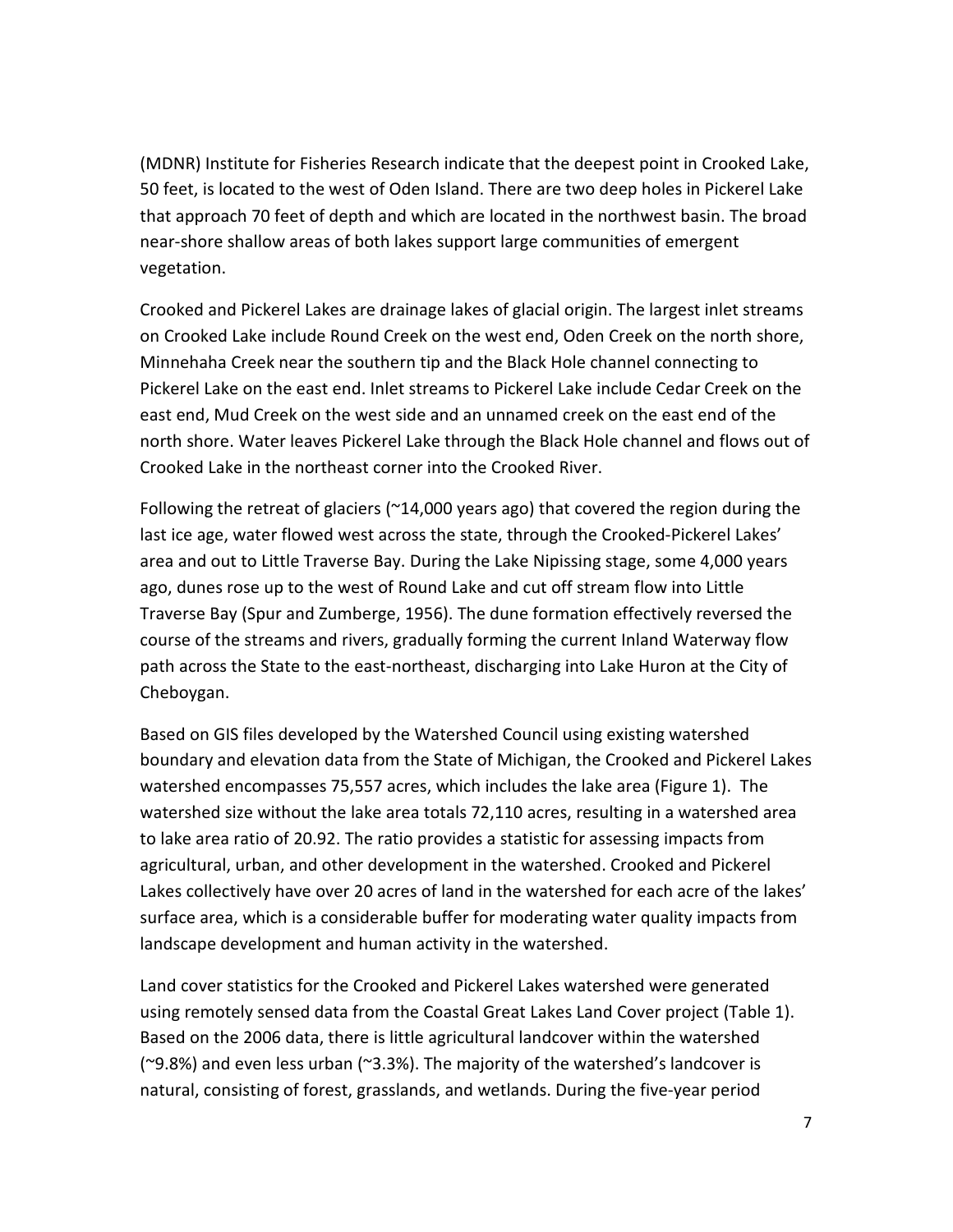

Figure 1. Crooked Lake, Pickerel Lake, and watershed.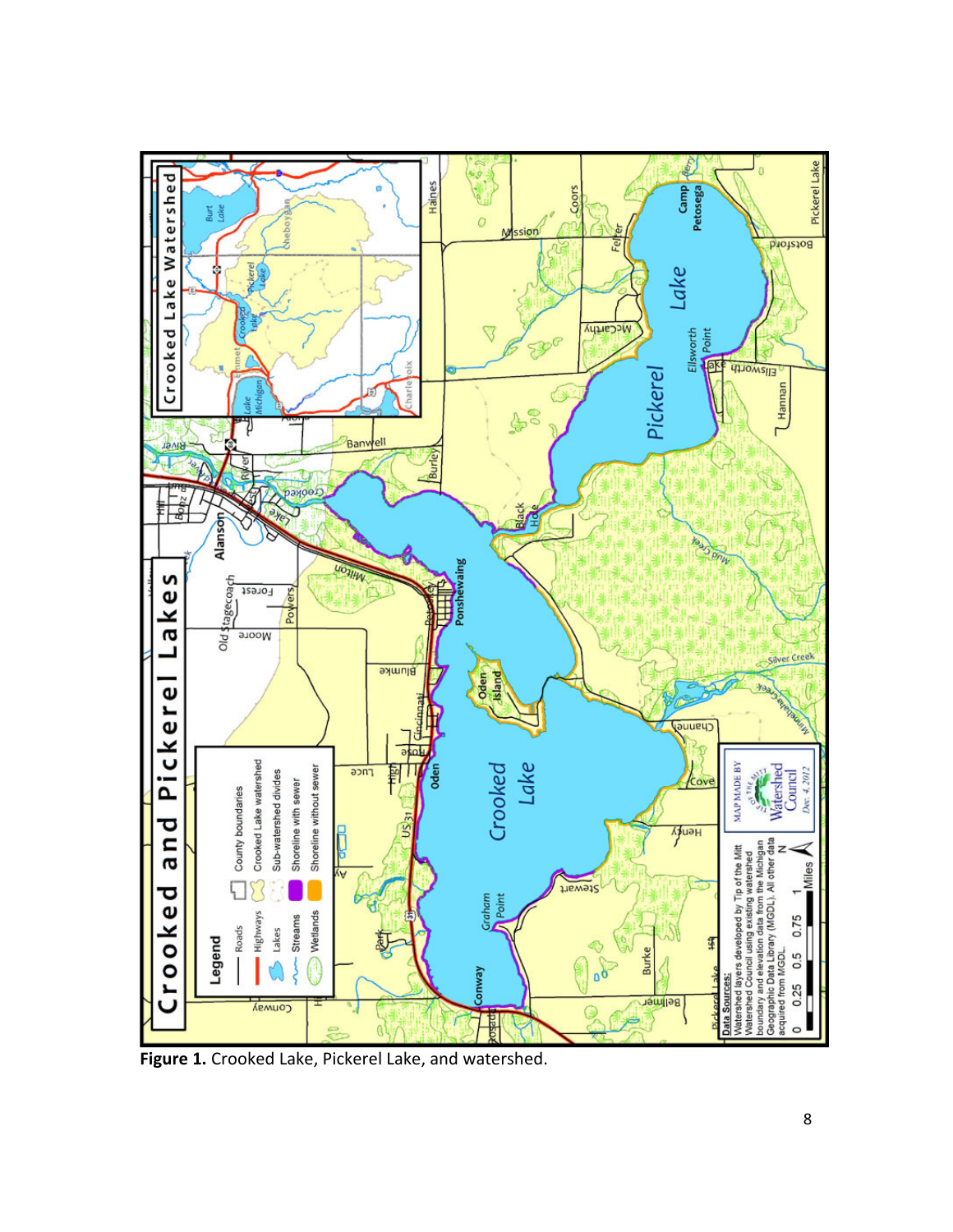between 2001 and 2006, both agricultural and urban land-cover area increased slightly (by less than 1%).

| <b>Land Cover</b> | Acres    | Percent | Acres    | Percent | Percent   |
|-------------------|----------|---------|----------|---------|-----------|
| <b>Type</b>       | (2001)   | (2001)  | (2006)   | (2006)  | Change    |
| Agriculture       | 6891.24  | 9.12    | 7369.45  | 9.75    | 0.63      |
| <b>Barren</b>     | 313.91   | 0.42    | 270.49   | 0.36    | $-0.06$   |
| Forested          | 42848.18 | 56.70   | 44139.80 | 58.38   | 1.68      |
| Grassland         | 9685.70  | 12.82   | 6010.48  | 7.95    | $-4.87$   |
| Scrub/shrub       | 2193.04  | 2.90    | 2862.49  | 3.79    | 0.88      |
| Urban             | 1869.81  | 2.47    | 2482.86  | 3.28    | 0.81      |
| Water             | 3997.20  | 5.29    | 3970.57  | 5.25    | $-0.04$   |
| Wetlands          | 7770.27  | 10.28   | 8496.16  | 11.24   | 0.96      |
| <b>TOTAL</b>      | 75569.34 | 100.00  | 75602.31 | 100.00  | <b>NA</b> |

Table 1. Crooked and Pickerel Lakes watershed land-cover statistics.

Properties along the shoreline in the majority of Crooked Lake and the northwest portion of Pickerel Lake are serviced by sanitary sewers, which convey waste to the Harbor Springs Area Sewage Authority on Hathaway Road for treatment. Sewer lines on Crooked Lake service properties from the end of Stewart Lane to the south of Graham Point clockwise around the lake to the north side of the connecting channel to Pickerel Lake (Figure 1). Pickerel Lake properties that are serviced by sewer lines extend from the north side of the connecting channel to the Lakeview Road end. In addition, private sewer systems are maintained along a section of Channel Road on Crooked Lake and along Trails End, North Ellsworth, and Township Park Roads on Pickerel Lake.

The water quality of Crooked and Pickerel Lakes has been monitored for decades as part of the Tip of the Mitt Volunteer Lake Monitoring Program (TOMVLMP) and the Comprehensive Water Quality Monitoring Program (CWQM). Volunteers in the TOMVLMP monitor water clarity and chlorophyll-a concentrations to assess water quality and biological productivity. Water clarity is usually determined by two key factors: sediments and planktonic algae. Chlorophyll-a, a pigment found in the algae, helps determine if changes in water clarity are due to changes in the amount of algae versus sediments. Averaged Secchi disc depth data from the TOMVLMP show that water clarity has ranged from 7 to 14 feet, gradually increasing in Pickerel Lake from 1993 to 2007 (Figure 2). The increased clarity could be the result of invasive zebra mussels (Dreissena polymorpha), which feed on planktonic algae and were first documented in both Crooked and Pickerel Lakes in 1993 (USGS 2012). However, chlorophyll-a concentrations in the lakes have not decreased (Figure 3). Lack of clear trends and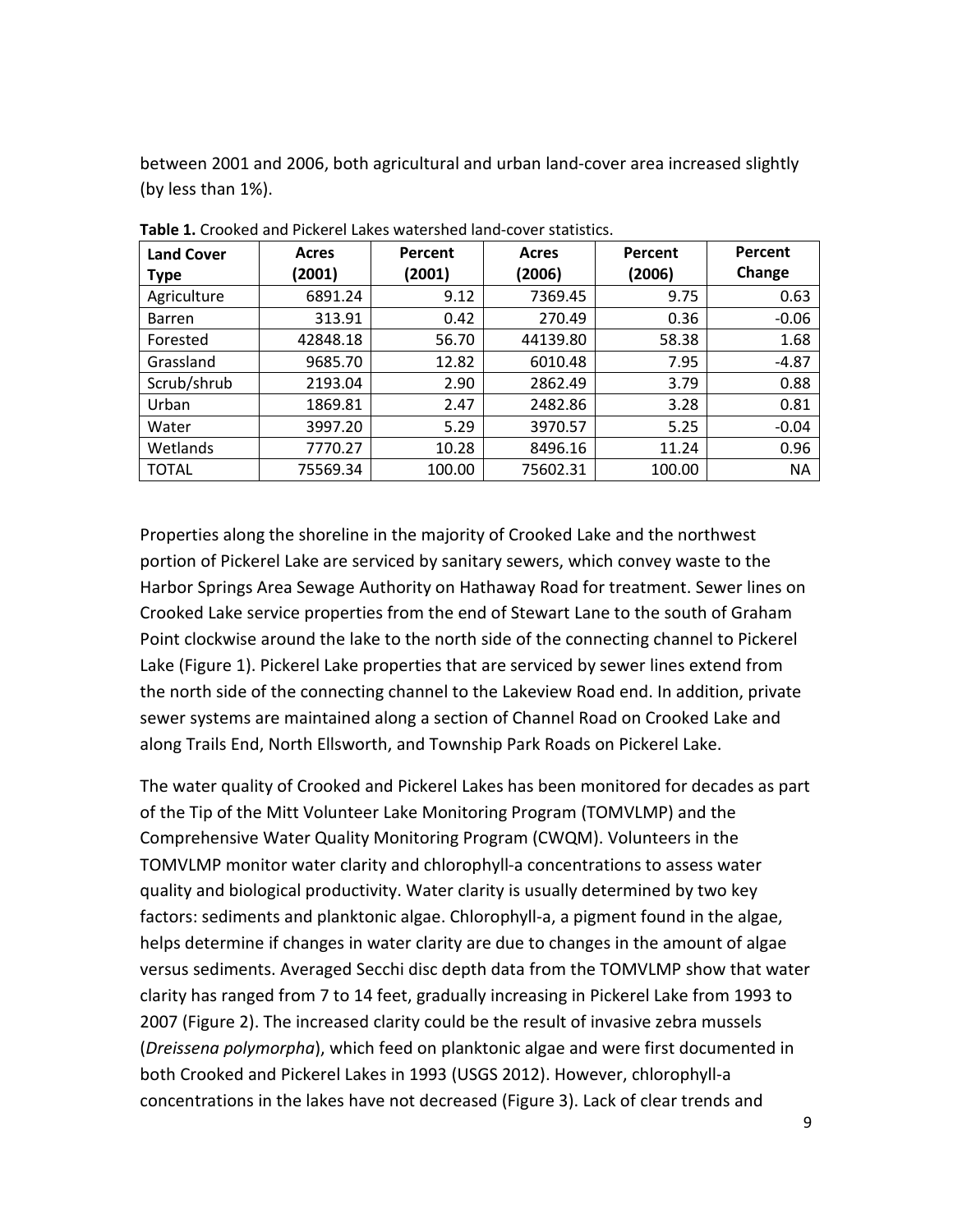

irregularities in the data may be the result of inconsistent data collection or simply due to natural variability.

Figure 2. Secchi disc depth data from Crooked and Pickerel Lakes.



Figure 3. Chlorophyll-a data from Crooked and Pickerel Lakes.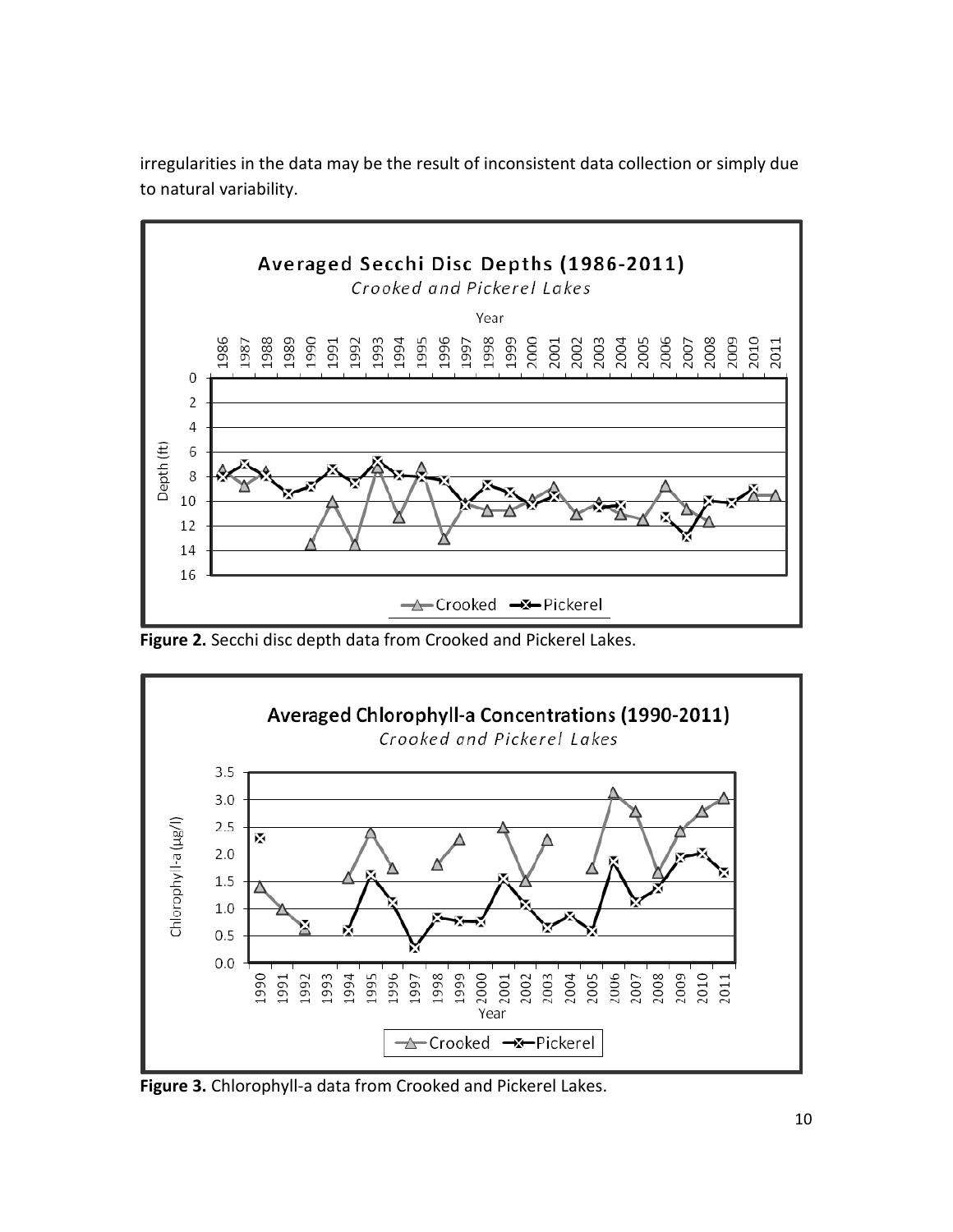The biological productivity of the lakes was determined by inputting water clarity data into Carlson's trophic status index equations (Carlson 1977). Based TOMVLMP data, the trophic status of both Crooked and Pickerel Lakes border between mesotrophy and oligotrophy (Figure 4). Oligotrophic lakes are typically large, deep, clear, and nutrient poor. In general, oligotrophic lakes contain high quality waters, but paradoxically have lackluster fisheries due to low biological productivity. Mesotrophic lakes are moderately productive. Low total phosphorus concentrations documented in Crooked and Pickerel Lakes in the CWQM program (<=12 ug/l) also indicate low biological productivity (Figure 5). Phosphorus concentrations in both lakes have varied throughout time, but show no definitive trends.





mesotrophic (moderately productive system), and 50+ = eutrophic (highly productive system).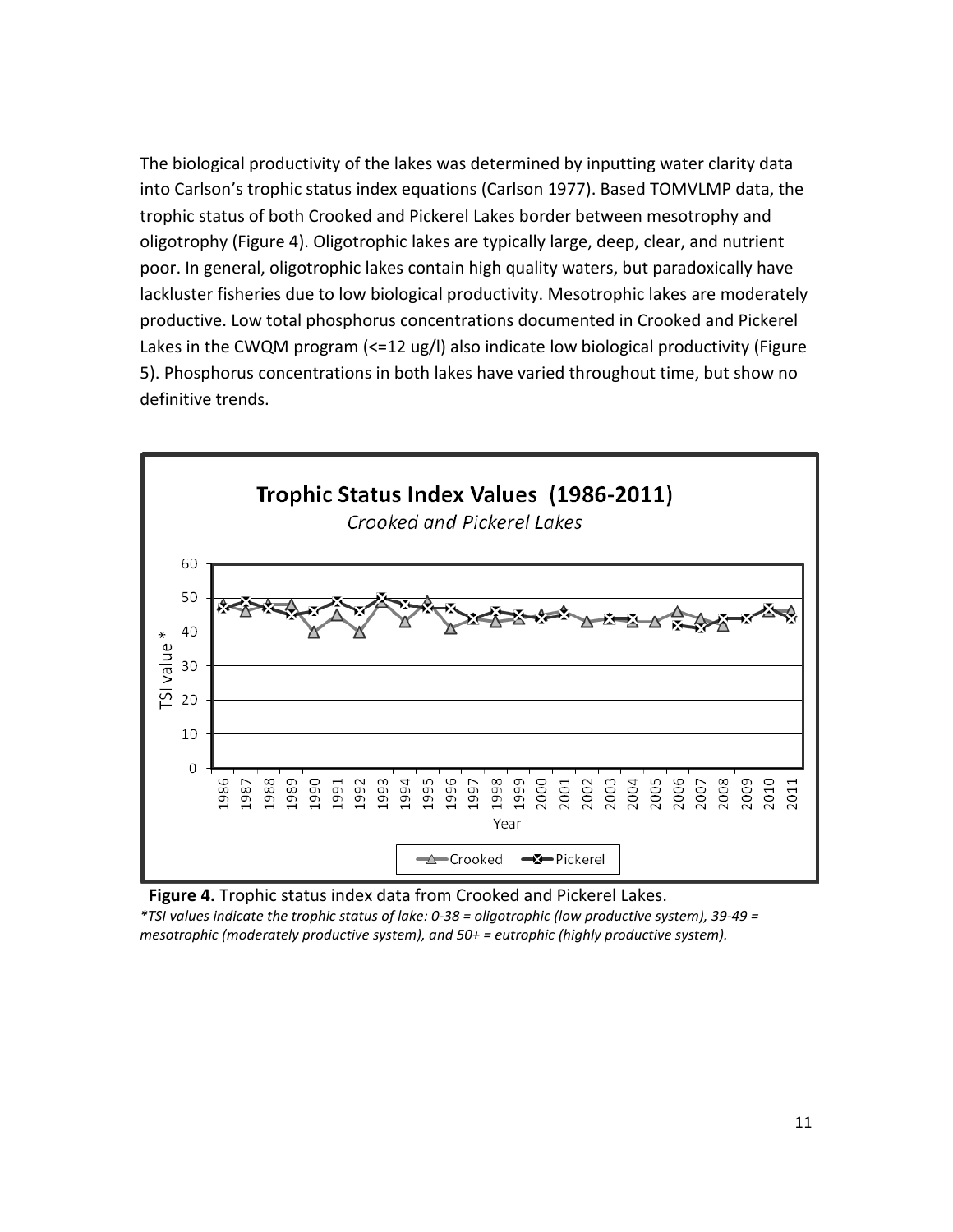



Surveys by MDNR show that Crooked and Pickerel Lakes support a mix of fish species typical for lakes of Northern Michigan. Fish species collected during a 2001 survey include alewife, black bullhead, black crappie, bluegill, bowfin, brown bullhead, brown trout, burbot, common carp, largemouth bass, longnose gar, northern pike, pumpkinseed, rainbow trout, rock bass, smallmouth bass, walleyes, white sucker, yellow bullhead, and yellow perch (Hanchin et. al., 2005). Additional forage fish collected with seine nets in a 1954 survey include a number of shiners, darters, and other species. Walleye and pike populations are generally characterized as having slow growth rates, which may be the result of inadequate forage.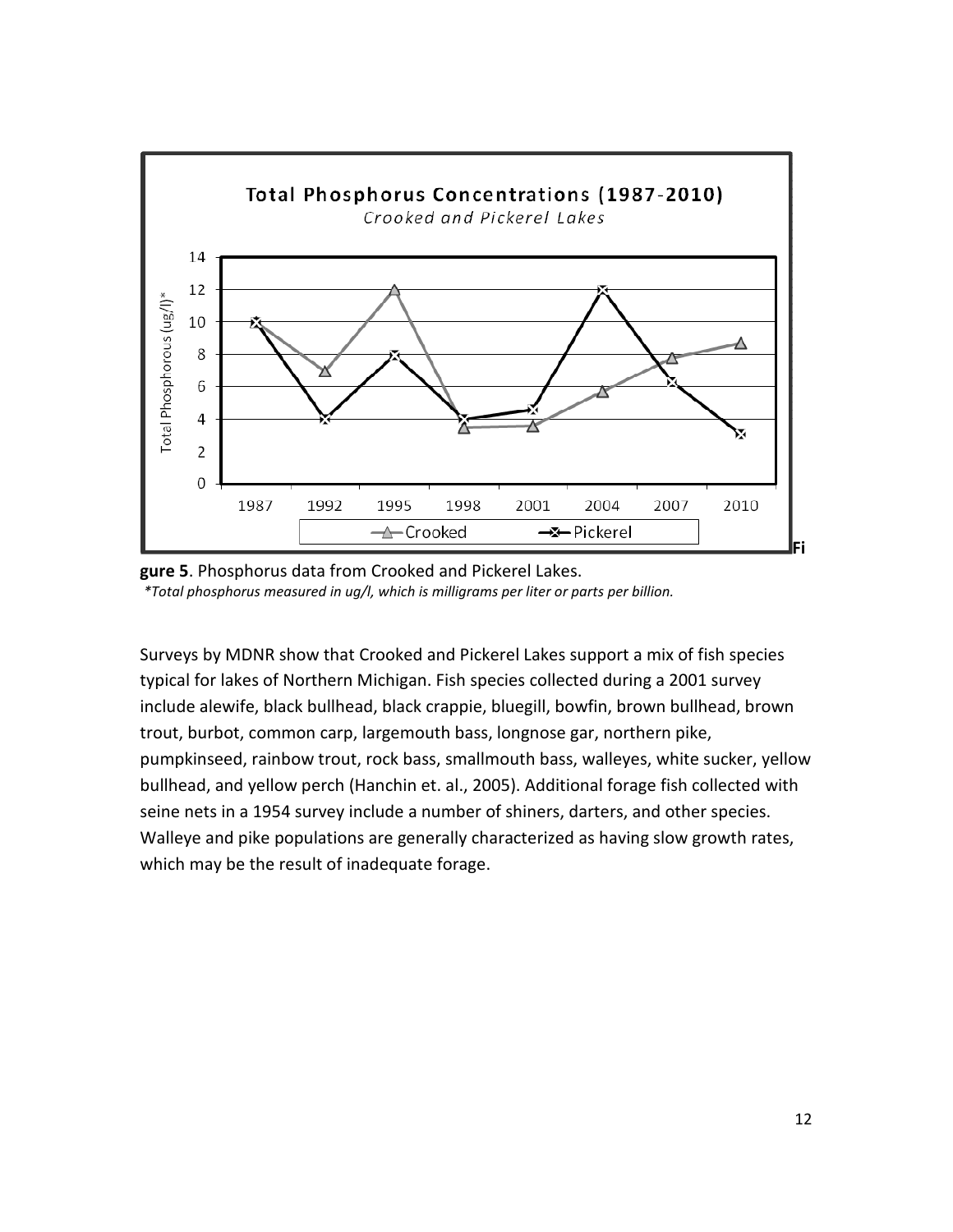### **METHODS**

The shorelines of Crooked and Pickerel Lakes were comprehensively surveyed in late May and early June of 2012 to document shoreline conditions that potentially impact water quality at every lakeshore property. Shoreline conditions were surveyed by traveling in kayak as close to the shoreline as possible (usually within 20 feet) and noting Cladophora growth, substrate type, erosion, greenbelt health, shoreline alterations, emergent aquatic plants, and tributary streams. In addition, all shoreline properties were photographed with a GPS camera. Information for each property was recorded on field datasheets, subsequently inputted into a database, and used in conjunction with GPS data to link field data and photographs with property owner data from county equalization records.

#### Field Survey Parameters

Shoreline property features were documented by noting physical features on a datasheet, such as building descriptions, public access sites, and county road endings, as well as with photographs. Due to datasheet space limits, building descriptions were recorded in an abbreviated cryptic style. For example, Red 2 sty, brn rf, wht trm, fldstn chim, la pine means that the property has a red two-story house with a brown roof, white trim, fieldstone chimney, and a large pine tree in the yard. Whenever possible, names of property owners and addresses were included.

Developed parcels were noted on field datasheets and included as a separate column in the database. Properties described as developed indicate the presence of buildings or other significant permanent structures, including roadways, boat launching sites, and recreational properties (such as parks with pavilions and parking lots). Properties with only mowed or cleared areas, seasonal structures (such as docks or travel trailers), or unpaved pathways were not considered developed. Additionally, large parcels that had structures in an area far from the water's edge were not considered developed. The length and area of developed versus undeveloped shoreline was not calculated.

Cladophora algae growth observed in the nearshore area was noted on field datasheets. Many species of filamentous green algae are commonly found growing in the nearshore regions of lakes and positive identification of these species usually requires the aid of a microscope, but *Cladophora* usually has an appearance and texture that is quite distinct.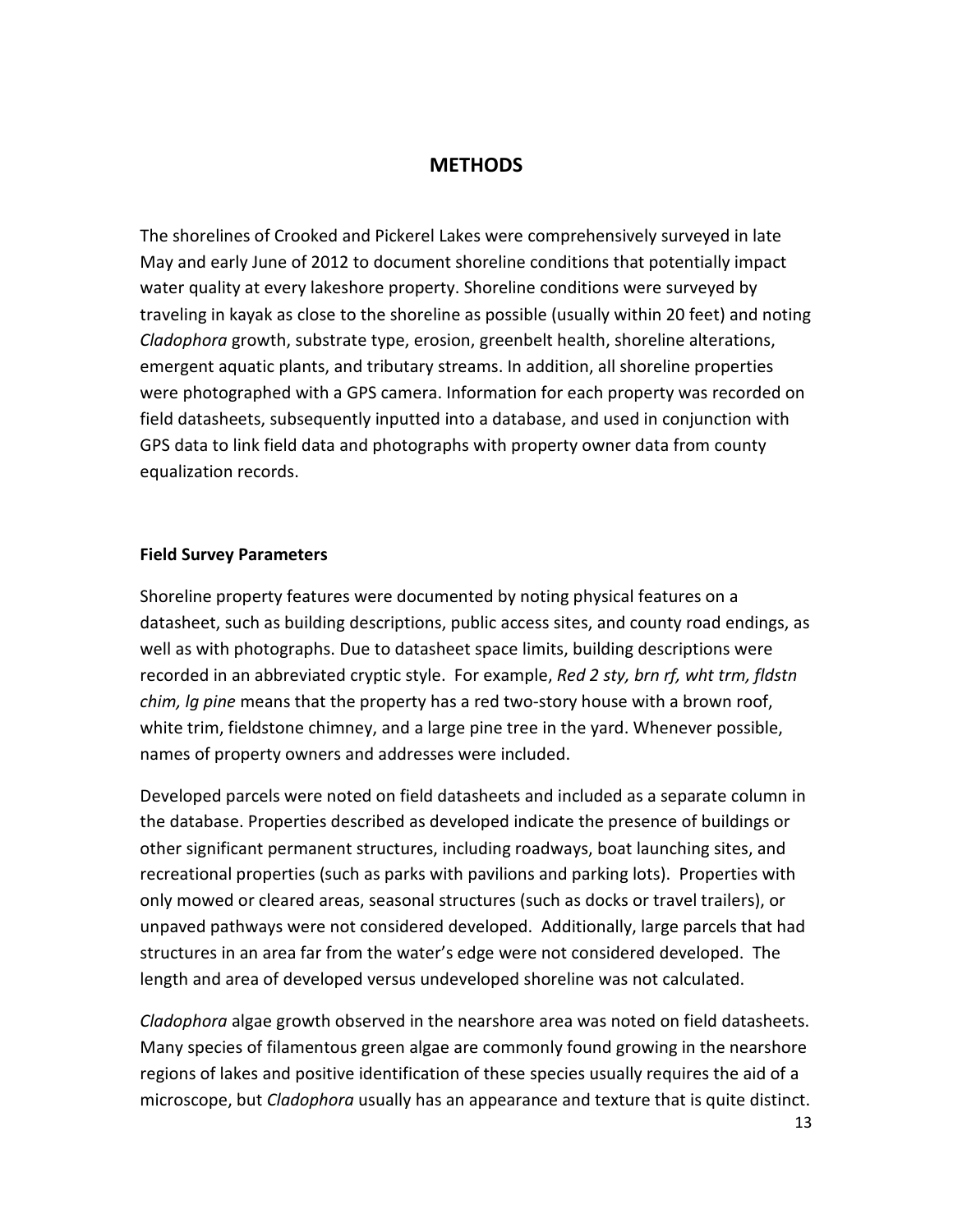Surveyors were trained to recognize these traits, which were the sole criteria upon which identification was based. Other species of filamentous green algae can respond to an external nutrient source in much the same way as *Cladophora*, though their value as an indicator species is not thought to be as reliable. When other species occurred in especially noticeable, large, dense growths, they were recorded on the datasheets and described the same as those of Cladophora.

When *Cladophora* was observed, it was described in terms of the length of shoreline with growth, the density of growth, and any observed shoreline features potentially contributing to the growth. For example, "MHx30 – seeps" denotes an area of moderate to heavy Cladophora growth along 30' of the shoreline with groundwater seeps in the vicinity suspected of contributing to the growth. Both shoreline length and growth density were subjective estimates. Growth density is determined by estimating the percentage of substrate covered with *Cladophora* using the following categorization system:

| <b>Density Category</b> | <b>Field Notation</b> | <b>Substrate Coverage</b> |
|-------------------------|-----------------------|---------------------------|
| Very Light              | (VL)                  | $0\% *$                   |
| Light                   | (L)                   | $1 - 20%$                 |
| Light to Moderate       | (LM)                  | 21-40%                    |
| Moderate                | (M)                   | 41-60%                    |
| Moderate to Heavy       | (MH)                  | 61-80%                    |
| Heavy                   | (H)                   | 81-99%                    |
| Very Heavy              | (VH)                  | 90-100% *                 |

Table 2. Categorization system for Cladophora density.

\*Very Light is noted when a green shimmer is noticed on hard substrate, but no filamentous growth present. Very Heavy overlaps with heavy and is distinguished by both high percentage of substrate coverage and long filamentous growth.

Nearshore substrate types were noted during the survey because, among other things, the distribution and size of each *Cladophora* growth is dependent on the amount of suitable substrate present. Therefore, the extent of suitable substrate has to be taken into account when interpreting the occurrence of individual growths, and assessing the overall distribution of *Cladophora* along a particular stretch of shoreline. Substrate types were noted during the survey, using the following abbreviations:  $m =$  soft muck or marl, s = sand,  $g$  = gravel (0.1" to 2.5" diameter),  $r$  = rock (2.5" to 10" diameter),  $b$  = boulder  $(>10"$  diameter), and  $w =$  woody debris. Substrate types suitable for *Cladophora* growth include  $g$ , r, b, and w. The extent of suitable substrate along the shoreline of individual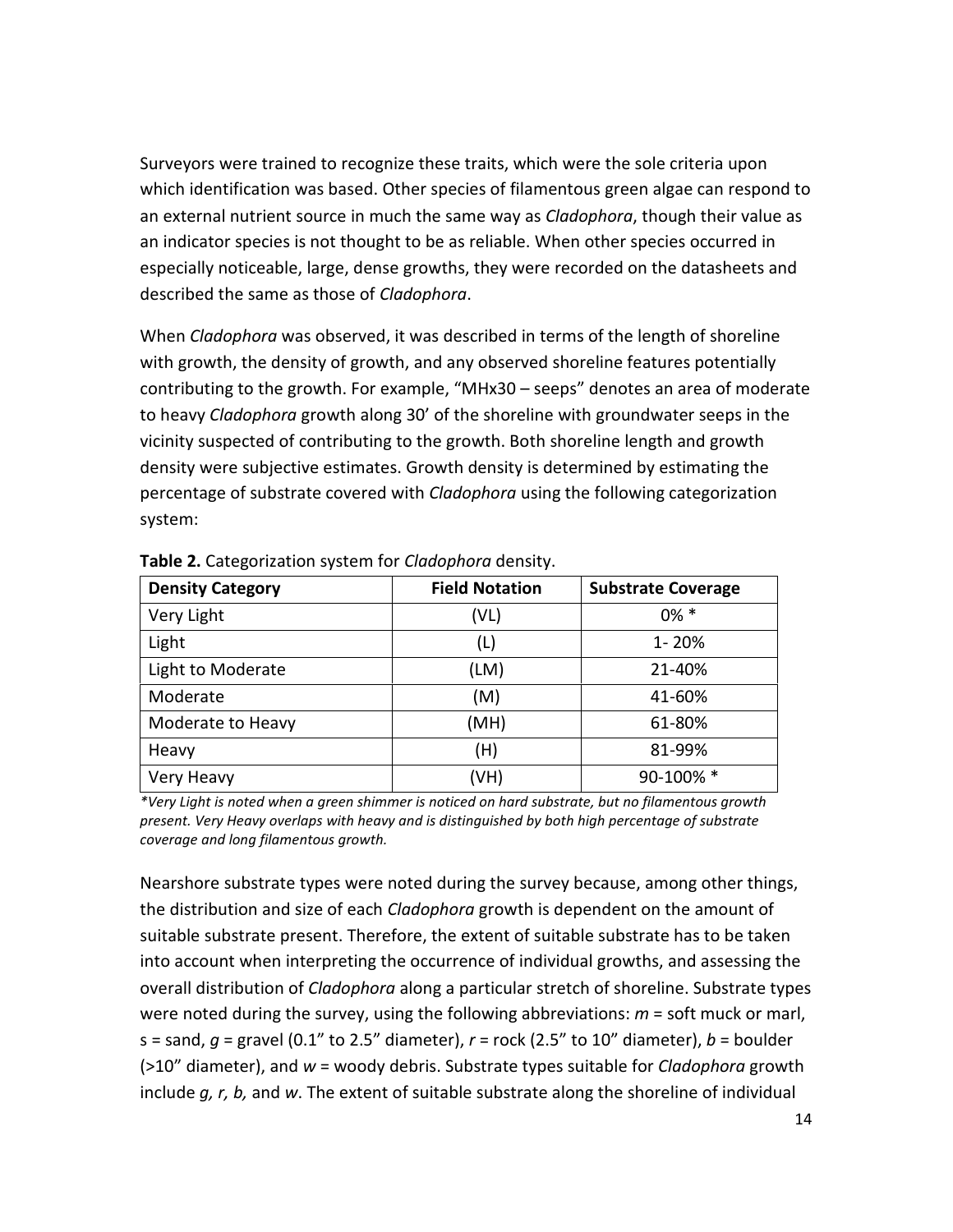properties in terms of distance (i.e., linear footage) was not documented.

Erosion was noted based on shoreline areas that exhibited: areas of bare soil, leaning or downed trees, exposed tree roots, undercut banks, slumping hunks of sod, or excessive deposits of sediments. Similar to Cladophora, shoreline erosion was recorded on field datasheets with estimates of its extent and relative severity (minor, moderate, or severe). For example "Mx20" indicated 20 feet of shoreline with moderate erosion. Additional information about the nature of the erosion, such as possible causes, was also noted.

Greenbelts (i.e., shoreline vegetation) were rated based on the length of shoreline with a greenbelt and the average depth of the greenbelt from the water's edge landward into the property. Ratings for length ranged from zero to four while depth ranged from zero to three and were based on the following:

| Length | 0: None, 1: 1-10%, 2: 10-25%, 3: 25-75%, 4: >75% |
|--------|--------------------------------------------------|
| Depth  | 0: None, 1: <10 ft, 2: 10-40 ft, 3: >40 ft       |

Greenbelt ratings for length and depth were summed to produce an overall greenbelt score. Greenbelt scores ranged from 0 to 7, representing the greenbelt status or health. Scores of 0 were considered very poor, 1-2: poor, 3-4: moderate, 5-6: good, and 7: excellent.

Shoreline alterations were surveyed and noted with the following abbreviated descriptions:

| SB = steel bulkhead (i.e., seawall) | BB = boulder bulkhead |
|-------------------------------------|-----------------------|
| $CB = concrete$ bulkhead            | $RR = rock rip-rap$   |
| $WB =$ wood bulkhead                | $BS = beach$ sand     |
| BH = permanent boathouse            | $DP = discharge$ pipe |

Abbreviations were sometimes mixed or vary from what is listed above.

Tributaries (i.e., rivers and streams) were noted on the field datasheets and included in a separate column in the database. Additional information regarding shoreline property features or shoreline conditions recorded on field datasheets was included in the database in a "comments" column. Emergent aquatic plants in nearshore areas, such as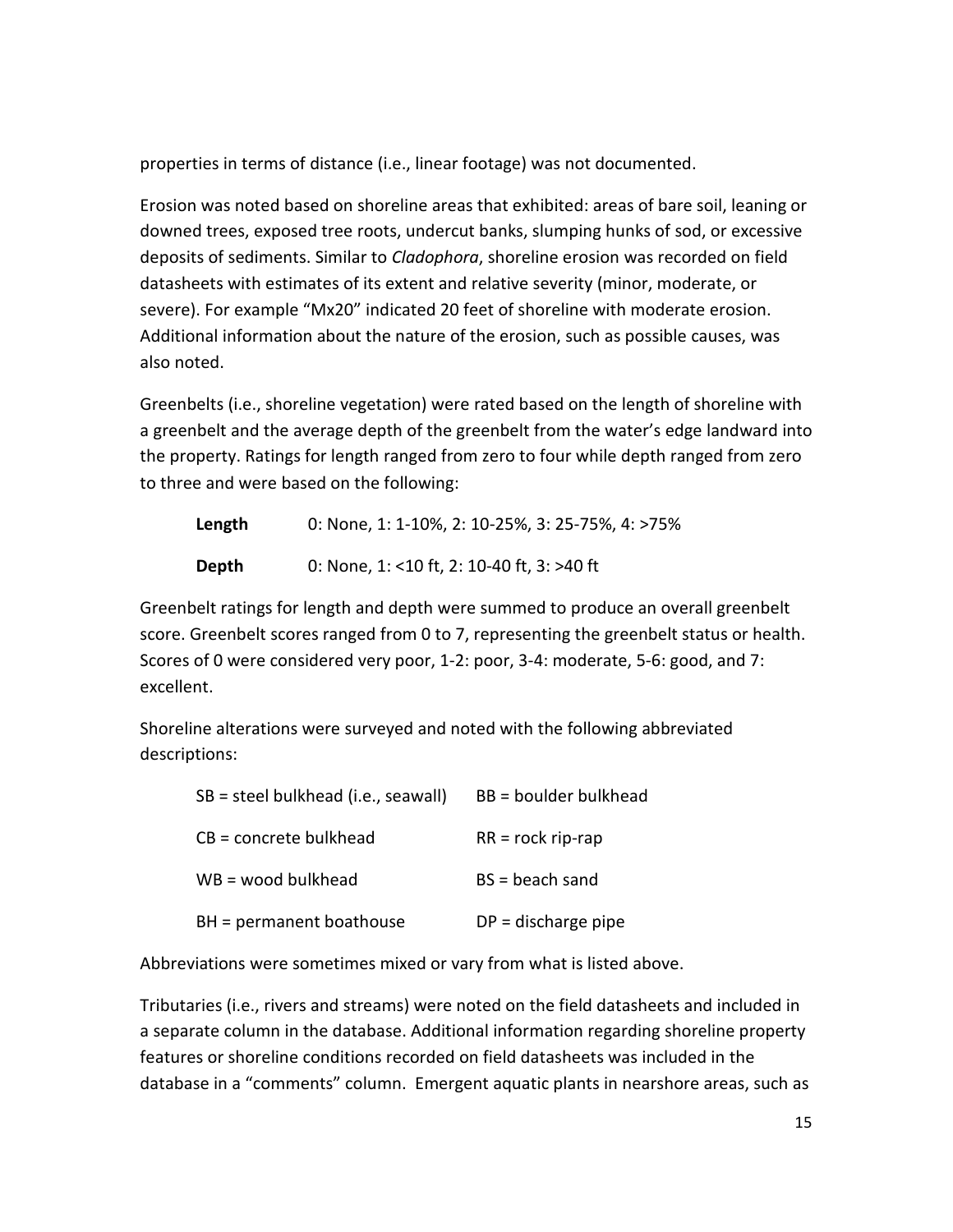bulrush and cattail, were also noted in the comments column of the field datasheet, but later listed in a separate column in the database.

## Data Processing

Upon completing field work, all field data were transferred to computer. Information from field datasheets was inputted into a Microsoft Excel® workbook. Digital photographs and GPS data were uploaded to a computer at the Watershed Council office and processed for use.

Field data were linked to Emmet County property data in a GIS with the aid of GPS and photographs. The linked field and equalization data allows shoreline conditions documented during the survey to be referenced by property identification number or property owner name. Occasionally, errors occur wherein field data are not linked to the appropriate parcel.

In order to display survey results without pinpointing specific parcels, a new map layer was developed using the parcel map data layer acquired from the county equalization departments and a Crooked and Pickerel Lakes shoreline layer. The new map layer consists of a narrow 100-foot band following the shoreline, split into polygons that contain field and equalization data. This data layer was overlaid with other GIS data from the State of Michigan to produce a poster-size map to display survey results.

Final products include a comprehensive database, a complete set of GPS digital photographs, GIS data layers of shoreline parcels that include both county equalization and shore survey data, and a map displaying results. The shoreline survey database contains a sequential listing of properties beginning at the Little Traverse Township Boat Launch and traveling counter-clockwise around the entire perimeter of both lakes and the connecting channel. The database contains all data collected in the field and identification numbers in the database correspond to those in GIS data layers and on hard-copy maps. GPS photographs were renamed using the same identification numbers and are linked to a GIS data layer.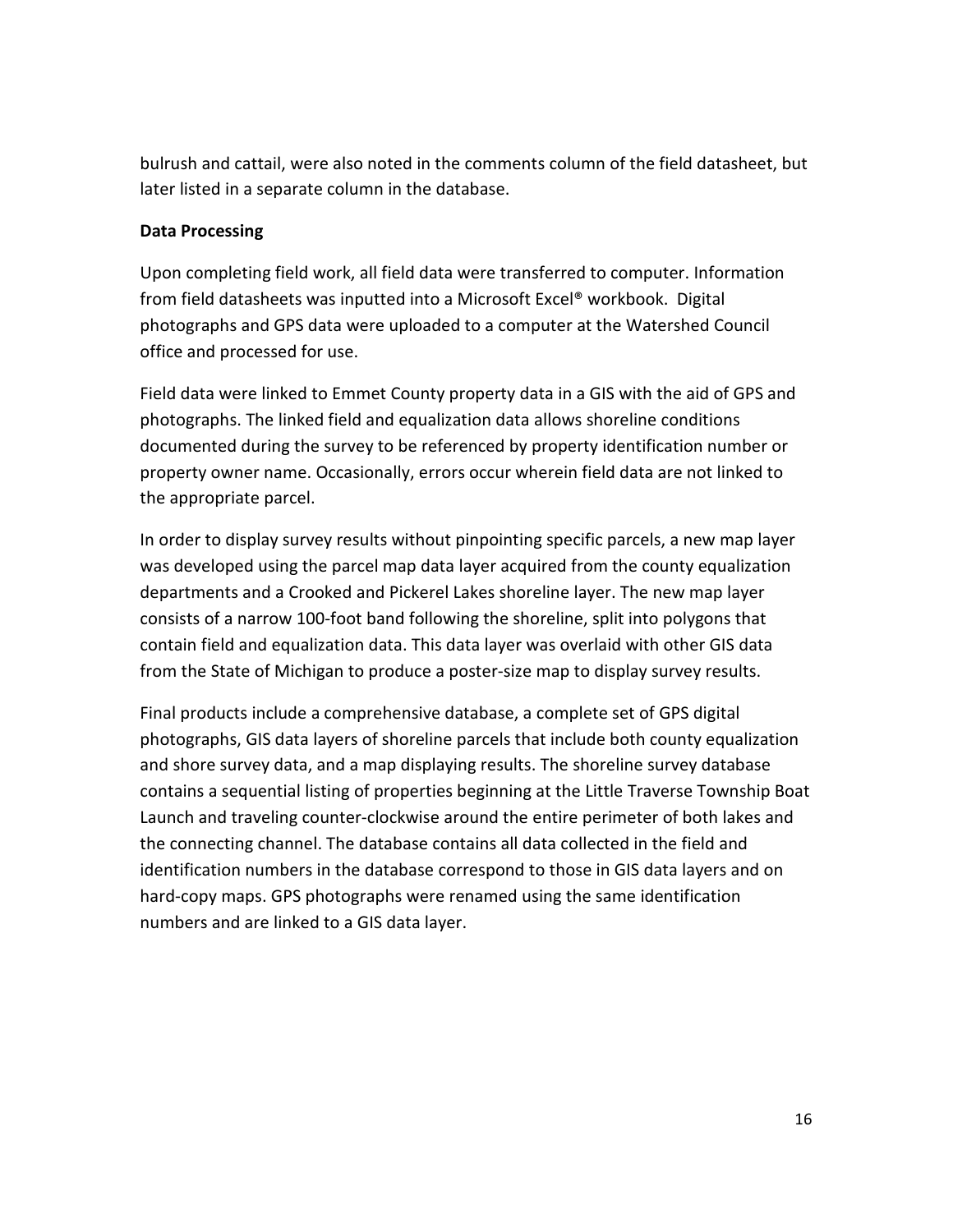# RESULTS

This survey documented shoreline conditions at 699 parcels on Crooked and Pickerel Lakes, as well as the connecting channel (478 parcels on Crooked Lake, 217 on Pickerel, and 4 exclusive to the channel). The length of shoreline per parcel varied from less than 20 feet to more than a mile. Approximately 76% (532) of shoreline properties on Crooked and Pickerel Lakes were considered to be developed.

Habitat generally considered suitable for *Cladophora* growth was present along at least part of the shoreline of 567 properties (81%). Noticeable growths of Cladophora or other filamentous green algae were found along the shoreline at 220 parcels, representing 31% of the total or 39% of properties with suitable habitat (Table 3). At properties where *Cladophora* growth was observed, nearly 30% consisted of heavy or very heavy growth whereas approximately 37% of parcels had growth in the light or very light categories. Pickerel Lake had a higher percentage of parcels with *Cladophora* growth in the moderate through very heavy categories than Crooked Lake (63.75% of the total versus 47.14%).

| $1.441$ $1.41$ $1.41$ $1.41$ $1.41$ $1.41$ $1.41$ $1.41$ $1.41$ $1.41$ $1.41$ $1.41$ |             |             |           |           |                 |                 |  |  |
|--------------------------------------------------------------------------------------|-------------|-------------|-----------|-----------|-----------------|-----------------|--|--|
|                                                                                      | <b>Both</b> | <b>Both</b> | Crooked   | Crooked   | <b>Pickerel</b> | <b>Pickerel</b> |  |  |
| <b>Cladophora Density</b>                                                            | Lakes       | Lakes       | Lake      | Lake      | Lake            | Lake            |  |  |
|                                                                                      | # parcels   | % parcels   | # parcels | % parcels | # parcels       | % parcels       |  |  |
| Very Heavy                                                                           | 36          | 16.36       | 23        | 16.43     | 13              | 16.25           |  |  |
| Heavy                                                                                | 27          | 12.27       | 14        | 10.00     | 13              | 16.25           |  |  |
| Moderate to Heavy                                                                    | 20          | 9.09        | 14        | 10.00     | 6               | 7.50            |  |  |
| Moderate                                                                             | 34          | 15.45       | 15        | 10.71     | 19              | 23.75           |  |  |
| Light to Moderate                                                                    | 21          | 9.55        | 15        | 10.71     | 6               | 7.50            |  |  |
| Light                                                                                | 40          | 18.18       | 22        | 15.71     | 18              | 22.50           |  |  |
| Very light                                                                           | 42          | 19.09       | 37        | 26.43     | 5               | 6.25            |  |  |
| <b>TOTAL</b>                                                                         | 220         | 100.00      | 140       | 100.00    | 80              | 100.00          |  |  |

Table 3. Cladophora density results.

Greenbelt scores ranged from 0 (little to no greenbelt) to 7 (exemplary greenbelt). Over a third of greenbelts (36%) along the Crooked and Pickerel Lakes shoreline were found to be in good or excellent condition (Table 4). However, over half of shoreline properties (51%) received a greenbelt rating in the poor or very poor categories. The percentage of parcels with poor or very poor greenbelts, as well as the percentage with good or excellent greenbelts on Crooked Lake was comparable to Pickerel Lake.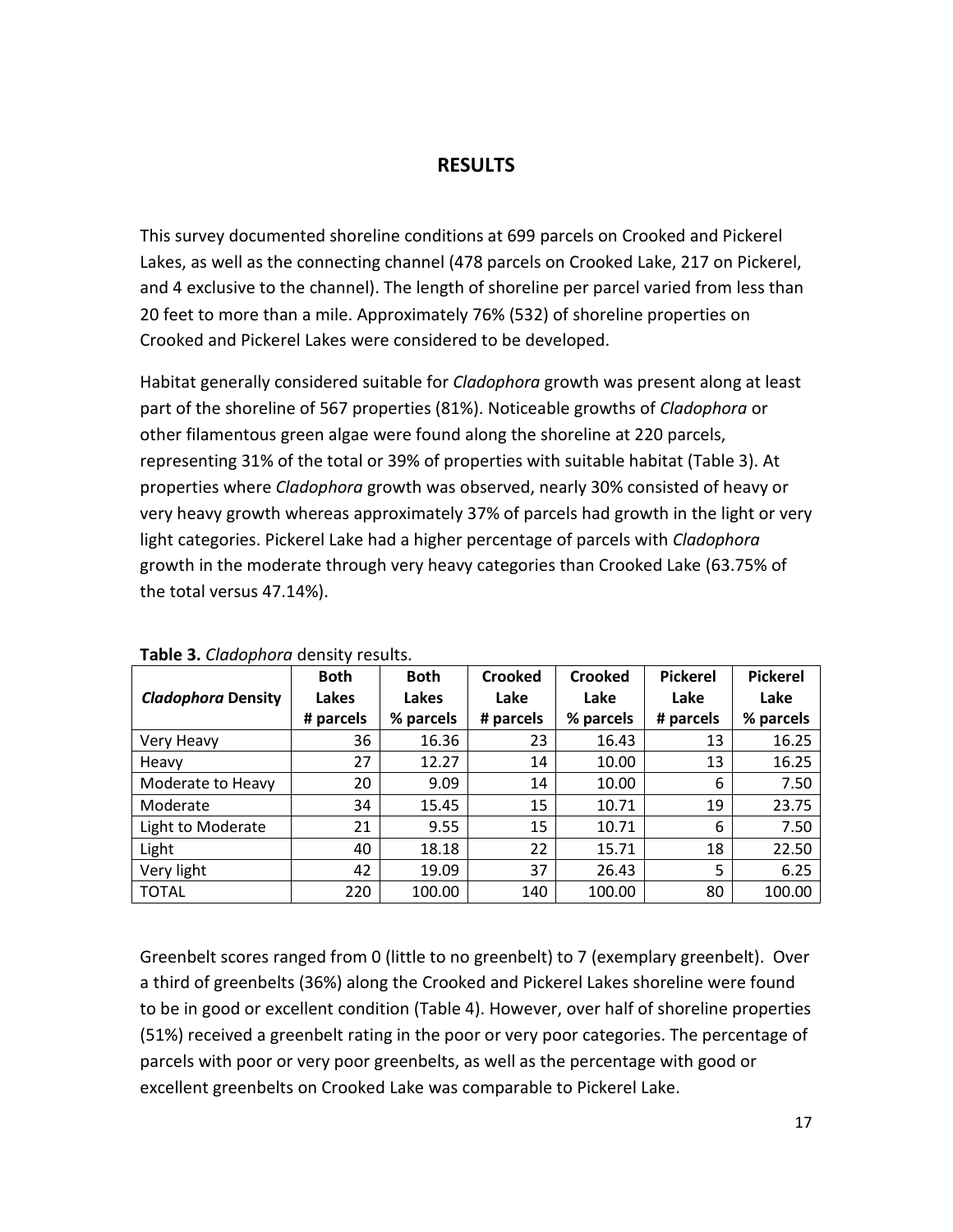| <b>Greenbelt Rating</b> | <b>Both</b><br>Lakes<br># parcels | <b>Both</b><br>Lakes<br>% parcels | <b>Crooked</b><br>Lake<br># parcels | <b>Crooked</b><br>Lake<br>% parcels | <b>Pickerel</b><br>Lake<br># parcels | <b>Pickerel</b><br>Lake<br>% parcels |
|-------------------------|-----------------------------------|-----------------------------------|-------------------------------------|-------------------------------------|--------------------------------------|--------------------------------------|
| $0 = \text{Very Poor*}$ | 166                               | 23.75                             | 127                                 | 26.57                               | 39                                   | 17.97                                |
| $1-2 = Poor$            | 188                               | 26.90                             | 115                                 | 24.06                               | 73                                   | 33.64                                |
| $3-4 =$ Moderate        | 95                                | 13.59                             | 62                                  | 12.97                               | 33                                   | 15.21                                |
| $5-6 = Good$            | 100                               | 14.31                             | 74                                  | 15.48                               | 26                                   | 11.98                                |
| $7$ = Excellent         | 150                               | 21.46                             | 100                                 | 20.92                               | 46                                   | 21.20                                |
| <b>TOTAL</b>            | 699                               | 100.00                            | 478                                 | 100.00                              | 217                                  | 100.00                               |

Table 4. Greenbelt rating results.

\*Very poor indicative of a property with no vegetation beyond mowed turf grass at the lake edge.

Some form of shoreline alteration was noted at 451 shoreline properties (65%) on Crooked and Pickerel Lakes (Table 5). The majority of alterations consisted of riprap (54%), while seawalls, including seawalls combined with riprap, accounted for 37% of shoreline alterations. Comparing the lakes show that seawalls were more prevalent on Pickerel Lake than on Crooked Lake in terms of percentages.

| <b>Alteration Type</b> | <b>Both</b><br>Lakes<br># parcels | <b>Both</b><br>Lakes<br>% parcels | Crooked<br>Lake<br># parcels | Crooked<br>Lake<br>% parcels | <b>Pickerel</b><br>Lake<br># parcels | <b>Pickerel</b><br>Lake<br>% parcels |
|------------------------|-----------------------------------|-----------------------------------|------------------------------|------------------------------|--------------------------------------|--------------------------------------|
| Riprap (small)         | 167                               | 37.03                             | 124                          | 39.74                        | 43                                   | 30.94                                |
| Riprap (boulder)       | 75                                | 16.63                             | 41                           | 13.14                        | 34                                   | 24.46                                |
| <b>Seawalls</b>        | 69                                | 15.30                             | 35                           | 11.22                        | 34                                   | 24.46                                |
| Mixed*                 | 100                               | 22.17                             | 77                           | 24.68                        | 23                                   | 16.55                                |
| Other                  | 40                                | 8.87                              | 35                           | 11.22                        | 5                                    | 3.60                                 |
| <b>TOTAL</b>           | 451                               | 100.00                            | 312                          | 100.00                       | 139                                  | 100.00                               |

#### Table 5. Shoreline alteration results.

\*Mixed means both riprap and seawall present.

 $^\dagger$ Other includes rock groins, boat ramps, boat houses, or beach sand.

Erosion was noted at 270 parcels (~39%) on the shorelines of Crooked and Pickerel Lakes (Table 6). Over 60% of shoreline properties with erosion were classified as minor in terms of severity, while only 11% of properties were experiencing severe erosion. There were higher percentages of parcels with moderate to severe erosion on Crooked Lake than on Pickerel Lake.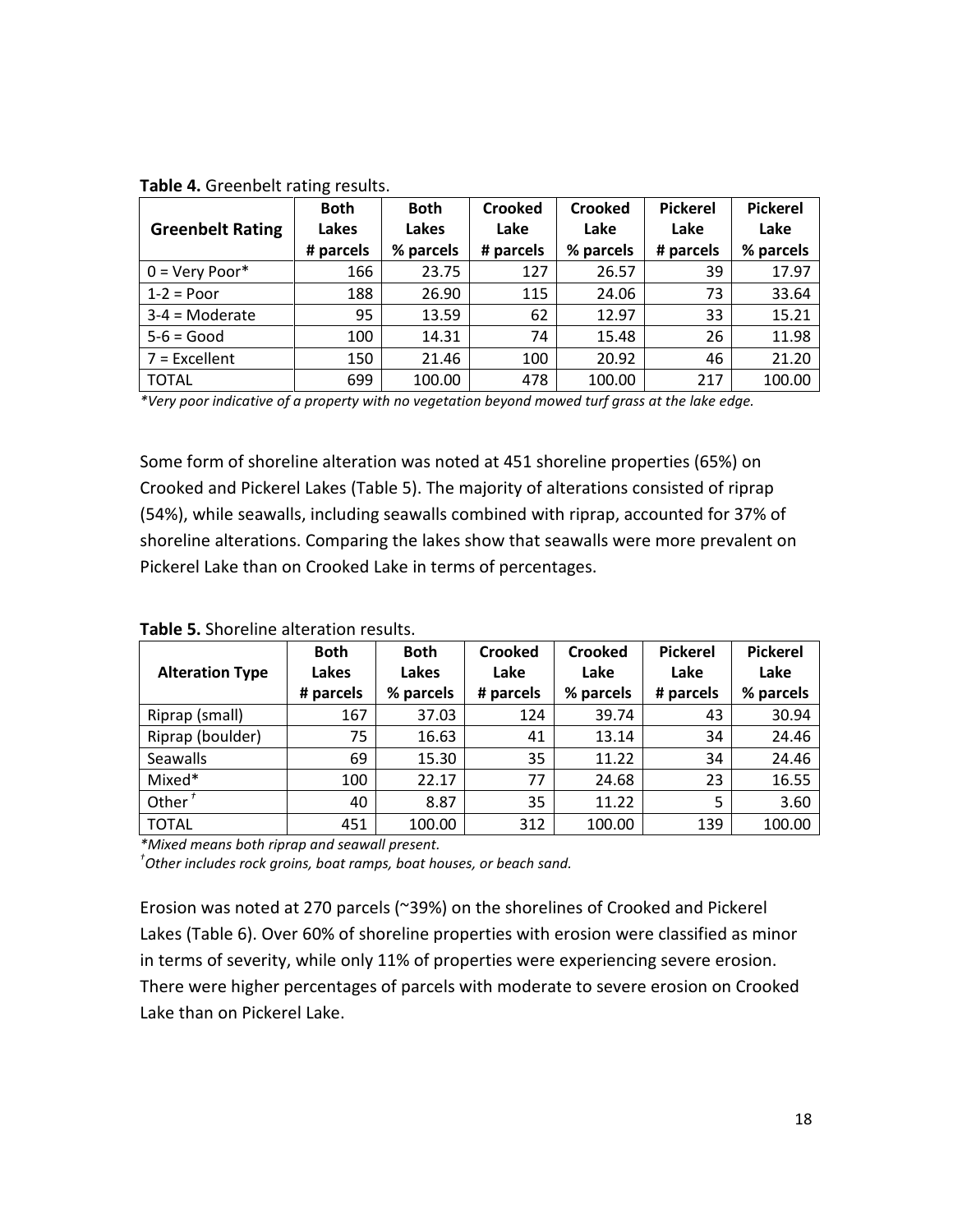| <b>Erosion Category</b> | <b>Both</b><br><b>Lakes</b><br># parcels | <b>Both</b><br>Lakes<br>% parcels | <b>Crooked</b><br>Lake<br># parcels | <b>Crooked</b><br>Lake<br>% parcels | <b>Pickerel</b><br>Lake<br># parcels | <b>Pickerel</b><br>Lake<br>% parcels |
|-------------------------|------------------------------------------|-----------------------------------|-------------------------------------|-------------------------------------|--------------------------------------|--------------------------------------|
| Minor                   | 172                                      | 63.70                             | 102                                 | 60.71                               | 70                                   | 68.63                                |
| Moderate                | 68                                       | 25.19                             | 44                                  | 26.19                               | 24                                   | 23.53                                |
| Severe                  | 30                                       | 11.11                             | 22                                  | 13.10                               | 8                                    | 7.84                                 |
| <b>TOTAL</b>            | 270                                      | 100.00                            | 168                                 | 100.00                              | 102                                  | 100.00                               |

Table 6. Shoreline erosion results.

Tributaries (e.g., streams, creeks) were documented at 35 properties, with 19 on Crooked Lake and 16 on Pickerel Lake. The actual number could be lower because tributaries located between land parcels are sometimes tallied for both properties.

Emergent aquatic plants were documented in the nearshore area of 168 properties (24%), 133 properties on Crooked Lake and 35 on Pickerel Lake. This figure is likely conservative because some surveyors were not consistent in documenting emergent aquatic plants.

Maps were developed to display and examine patterns in the occurrence of *Cladophora* growths and poor greenbelts on the shorelines of Crooked and Pickerel Lakes. Clusters of properties where *Cladophora* growth was documented on the Crooked Lake shoreline occurred in four primary areas: 1) in the northwest corner starting at North Conway Road and extending approximately one mile to the east; 2) on the south shore to the east of Graham Point along Graham Road; 3) on the south shore along Channel Drive to the east of the Oden Island Bridge; and 4) on the north shore in the vicinity of Ponshewaing. In Pickerel Lake, clusters of properties with Cladophora growth occurred in three proximate clusters on the south shore: 1) to the west of Ellsworth Point along Trailsend Road; 2) to the east of Ellsworth Point along Township Park Road; and 3) southwest from Camp Petosega along Botsford Lane. Additionally, there was a small grouping of heavy *Cladophora* growth in the southwest portion of Oden Island in Crooked Lake.

Groupings of properties with poor greenbelts occurred throughout both lakes, but were more prevalent in Crooked Lake. In Crooked Lake, clusters of poor greenbelts occurred in five areas: 1) throughout most of the western basin to the west of Graham Point; 2) on the central north shore from Windjammer Marina to Indiana Road (across from Blumke Road); 3) on the north shore in the vicinity of Ponshewaing; 4) on the south shore near the Minnehaha Creek outlet; and 5) on the southeast shore from the Oden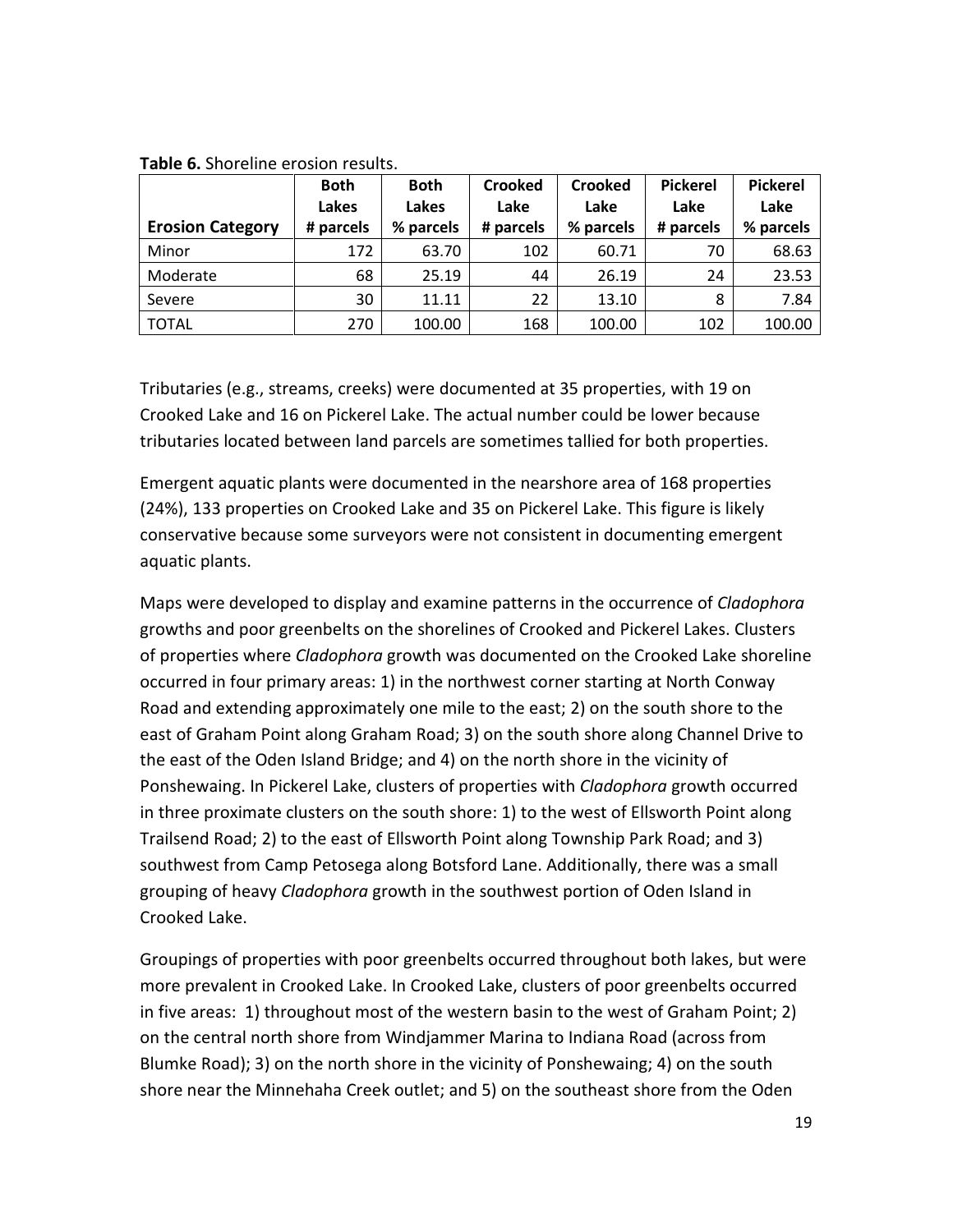Island Bridge northeast to the MDNR boat launch. In Pickerel Lake, clusters of properties with poor greenbelts also occurred primarily in five shoreline areas: 1) from Ellsworth Point west along Trailsend Road and east along Township Park Road; 2) southwest from Camp Petosega along Botsford Lane; 3) near the Mission Road end along Felter Lane; 4) on the central north shore along McCarthy Road and Felter Lane; and 5) in the northwest corner of the lake along South Beach Drive. In addition, there was a small grouping of poor greenbelts in Pickerel Lake from the Lakeview Road end to the west.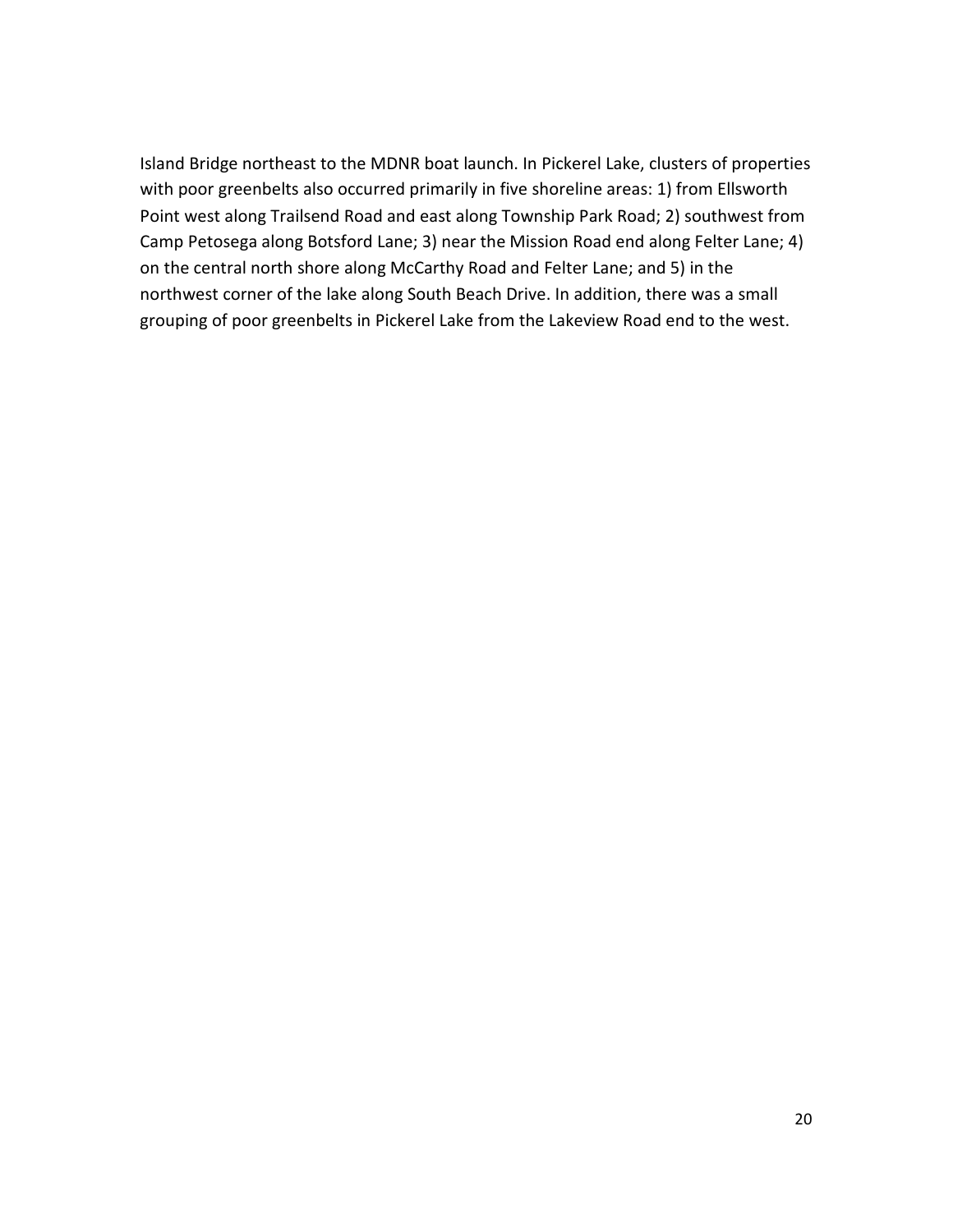### **DISCUSSION**

Development of shoreline parcels negatively impacts a lake's water quality due to a multitude of factors. Among the most serious impacts are: 1) loss of vegetation that would otherwise provide habitat and food in nearshore areas, absorb and filter pollutants in stormwater runoff, and stabilize shoreline areas to prevent erosion, 2) increased impervious surface area such as roofs, driveways and roads, which leads to greater inputs of stormwater runoff and associated pollutants, and 3) waste and byproducts of human activity such as septic leachate, fertilizers and decomposing yard waste that potentially reach and contaminate the lake water. Results from the 2012 shoreline survey indicate that nutrient pollution, poor greenbelts, shoreline alterations, and erosion pose a threat to the water quality and overall health of Crooked and Pickerel Lakes.

Relative to shore surveys conducted on other lakes in the region, Crooked and Pickerel Lakes were near the average in terms of the percentage of properties with *Cladophora* growth, but above the average with respect to heavy Cladophora growth (Table 7). Of the shoreline areas showing evidence of nutrient pollution, some of the algae growth is undoubtedly associated with leaking sewer and septic system leachate or other factors associated with development and human activities, but others are probably due to natural factors. There are numerous streams, springs, and seeps flowing into Crooked and Pickerel Lakes at different points along the shoreline that may be delivering nutrients that naturally increase algal growth. Where human-caused nutrient pollution is occurring, the source has to be identified in order to address the problem. Although impeded by factors such as wind, wave action, currents, and groundwater paths, efforts by trained personnel to identify specific nutrient input sources on individual properties are often successful.

It is commonly thought that sanitary sewers more effectively reduce nutrient pollution and protect water quality than septic systems. Survey results did not show nutrient pollution indicators to be more prevalent in shoreline areas serviced by septic systems as opposed to sewers (Figures 1 and 6). In fact, clusters of properties with Cladophora growth on Crooked Lake were more common in shoreline areas where sanitary sewers are used to convey and treat waste. There were a number of breaks in the sewer line and raw sewage spills on the north side of Crooked Lake in the 1980s and 1990s (NEMCOG 1995), though there have been few and minor problems with the sanitary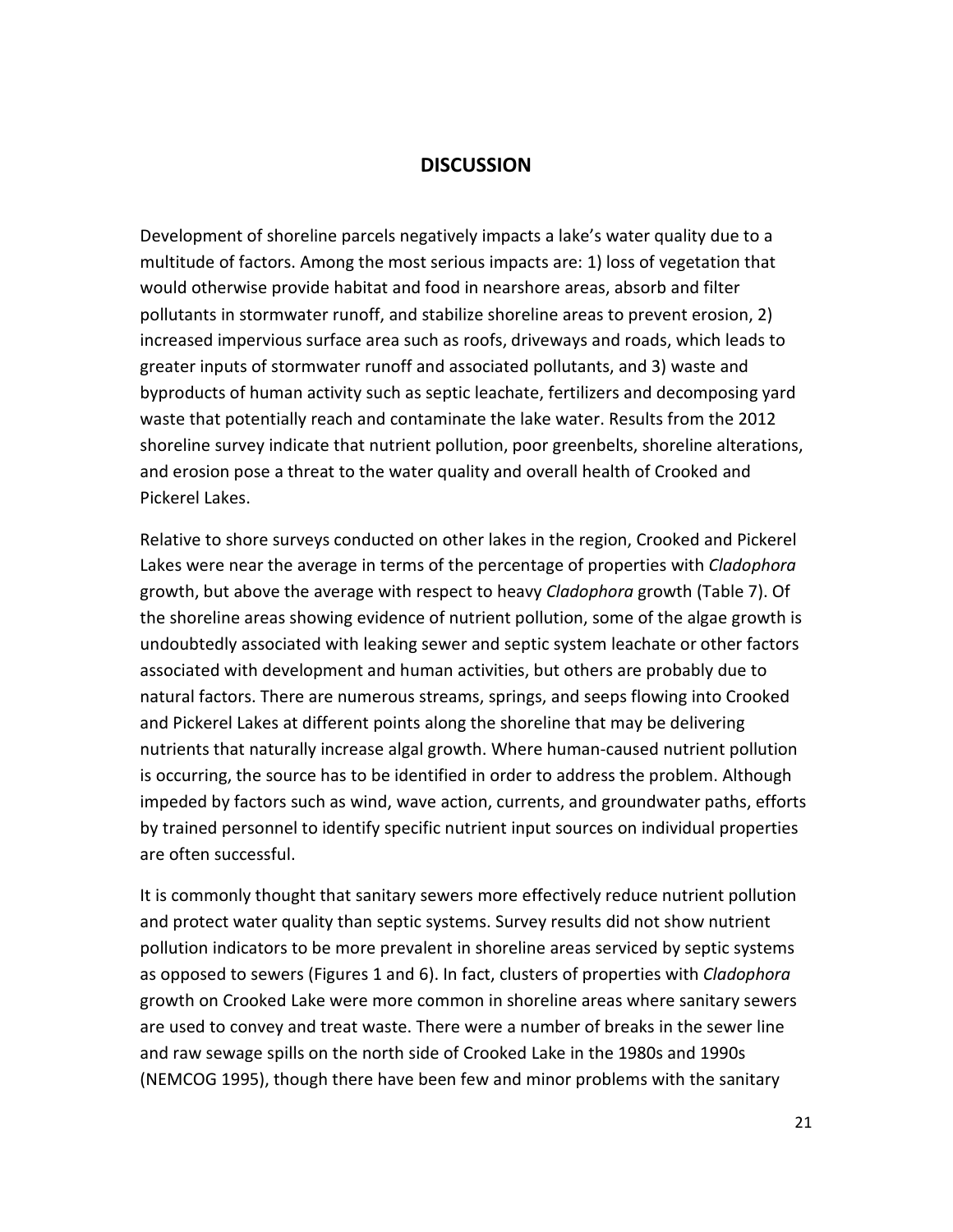|                   | <b>Survey</b> |             | <b>Heavy</b> |           | Poor        |              |
|-------------------|---------------|-------------|--------------|-----------|-------------|--------------|
| Lake Name         | Date          | Cladophora* | Algae*       | Erosion*  | Greenbelts* | Alterations* |
| <b>Black Lake</b> | 2005          | 20%         | 21%          | ND.       | <b>ND</b>   | <b>ND</b>    |
| <b>Burt Lake</b>  | 2009          | 47%         | 29%          | 4%        | 36%         | 46%          |
| Crooked Lake      | 2012          | 29%         | 26%          | 14%       | 51%         | 65%          |
| Huffman Lake      | 2006          | 60%         | 22%          | <b>ND</b> | <b>ND</b>   | 76%          |
| Charlevoix        | 2007          | 17%         | 20%          | <b>ND</b> | 30%         | 61%          |
| Larks Lake        | 2006          | 4%          | 0%           | <b>ND</b> | 12%         | 29%          |
| Mullett Lake      | 2008          | 59%         | 50%          | 7%        | 64%         | 58%          |
| Pickerel Lake     | 2012          | 27%         | 33%          | 15%       | 52%         | 64%          |
| Sixmile Lake      | 2008          | 14%         | 5%           | 5%        | 34%         | 30%          |
| Thumb Lake        | 2007          | 4%          | 0%           | <b>ND</b> | <b>ND</b>   | 39%          |
| Walloon Lake      | 2010          | 46%         | 24%          | 7%        | 36%         | 75%          |
| AVERAGE           |               | 30%         | 21%          | 9%        | 39%         | 54%          |

Table 7. Shore survey statistics from Northern Michigan lakes.

\*Percentages are in relation to number of parcels on the lake shore, except for "heavy algae", which is the percent of only parcels that had Cladophora growth. Erosion is the percentage of parcels with moderate to severe erosion and poor greenbelts include those in the poor or very poor categories. ND=no data.

sewer since that time period. In addition, sewer systems are known to leak a variable amount of waste per mile of sewer line, dependent on factors such as diameter and condition. This process, called exfiltration, can contribute to nutrient pollution in lakes and result in exceedance of water quality standards (Amick 2000). Another factor to consider in regards to sanitary sewers is that they can lead to increased development around a lake by allowing building construction in areas that were previously limited due to insufficient conditions for the installation of a septic system, which could cumulatively increase nutrient pollution from sewer system leakage, stormwater runoff, fertilizer application, and other anthropogenic sources.

The poor greenbelts documented on over half of shoreline properties on Crooked and Pickerel Lakes was well above the average for lakes in this region (Table 7). One of every four properties on Crooked Lake was found to have virtually no shoreline vegetation beyond turf grass. This lack of vegetation on the lake shoreline, which provides habitat and acts as a food source, impacts aquatic fauna ranging from minute crustaceans to top predator fish. Furthermore, the absence of vegetation leads to greater amounts of shoreline erosion and less filtration of pollutants. In spite of the high percentage of properties with greenbelts in poor condition, over 20% of properties on both lakes received a perfect score, indicating exemplary greenbelt health. Properties with healthy, intact greenbelts provide a model for improvement for other shoreline properties. Improvements in the quality of greenbelts throughout the shoreline would invariably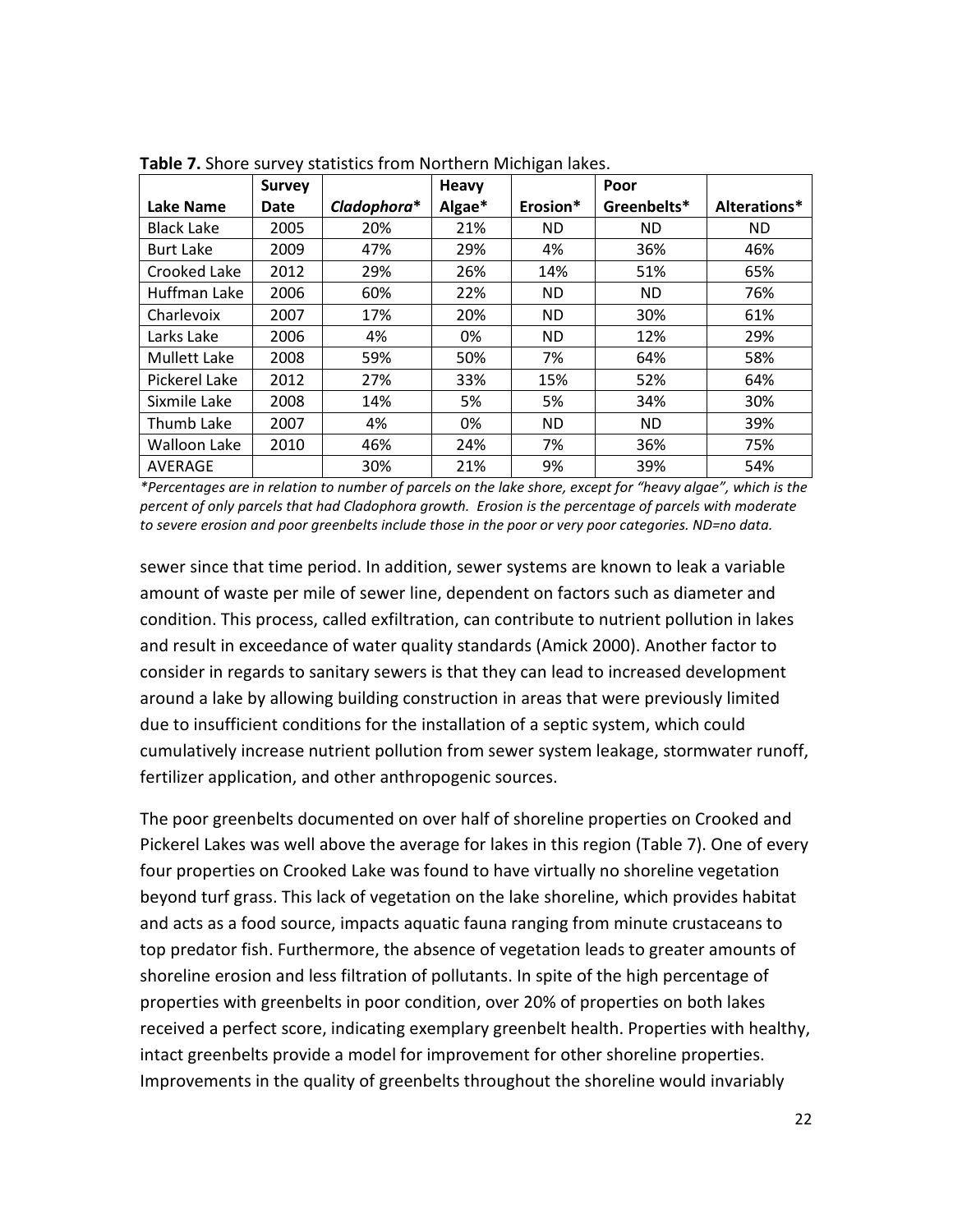have positive impacts on the lake's water quality and ecosystem in general.

Erosion is a concern on Crooked and Pickerel Lakes because the percentage of properties experiencing moderate to severe shoreline erosion was much higher than other lakes for which data are available (Table 7). During recent years, the Watershed Council has received numerous calls from riparian land owners on Crooked and Pickerel Lakes concerning accelerated erosion on their shorelines. Manipulation of lake water levels via the locks on the Crooked River has been suggested by some residents as the cause of shoreline erosion. Regardless of the cause, corrective actions to address existing erosion, preferably using bioengineering, as well as preventative measures, such as improving riparian vegetation (greenbelt) conditions, will benefit the ecosystems of both Pickerel and Crooked Lakes.

The percent of properties with altered shoreline on Crooked and Pickerel Lakes was above the average, but similar to many of the lakes in the region. Approximately 37% of shoreline alterations consisted of small riprap, which is one of the least damaging types in regards to lake ecosystem health (Table 5). Conversely, about 37% of noted alterations were seawalls or seawalls mixed with riprap. Seawalls are nowadays frowned upon by water resource managers due to negative impacts that range from near-shore habitat loss to ice-induced erosion in neighboring shoreline areas. Reducing the length of altered shoreline, particularly in terms of seawalls, will improve the quality of Crooked and Pickerel Lakes.

There is little information available for determining if shoreline conditions on Crooked and Pickerel Lakes have changed over time. The only previous study, the Septic Leachate Detector Survey of Pickerel-Crooked Lakes (TOMWC 1988), documented the number of properties that exhibited signs of nutrient pollution. Although physical indicators (fluorescence) were used in the prior survey versus biological in the current survey (Cladophora), the percentage of properties showing signs of nutrient pollution from the two surveys were roughly equivalent at 31%.

In spite of the problems exposed by this survey, monitoring data from Crooked and Pickerel Lakes show that water quality remains high. However, the water quality data does not necessarily reflect what is occurring in nearshore areas because it is collected in open water, far from the shoreline. Furthermore, interpreting such data is confounded by the alteration of the lake's nutrient cycling caused by invasive zebra mussels. Due to low nutrient levels (both naturally and due to zebra mussels), the large volume of water in the lakes due to their size, and the volume of water flushing through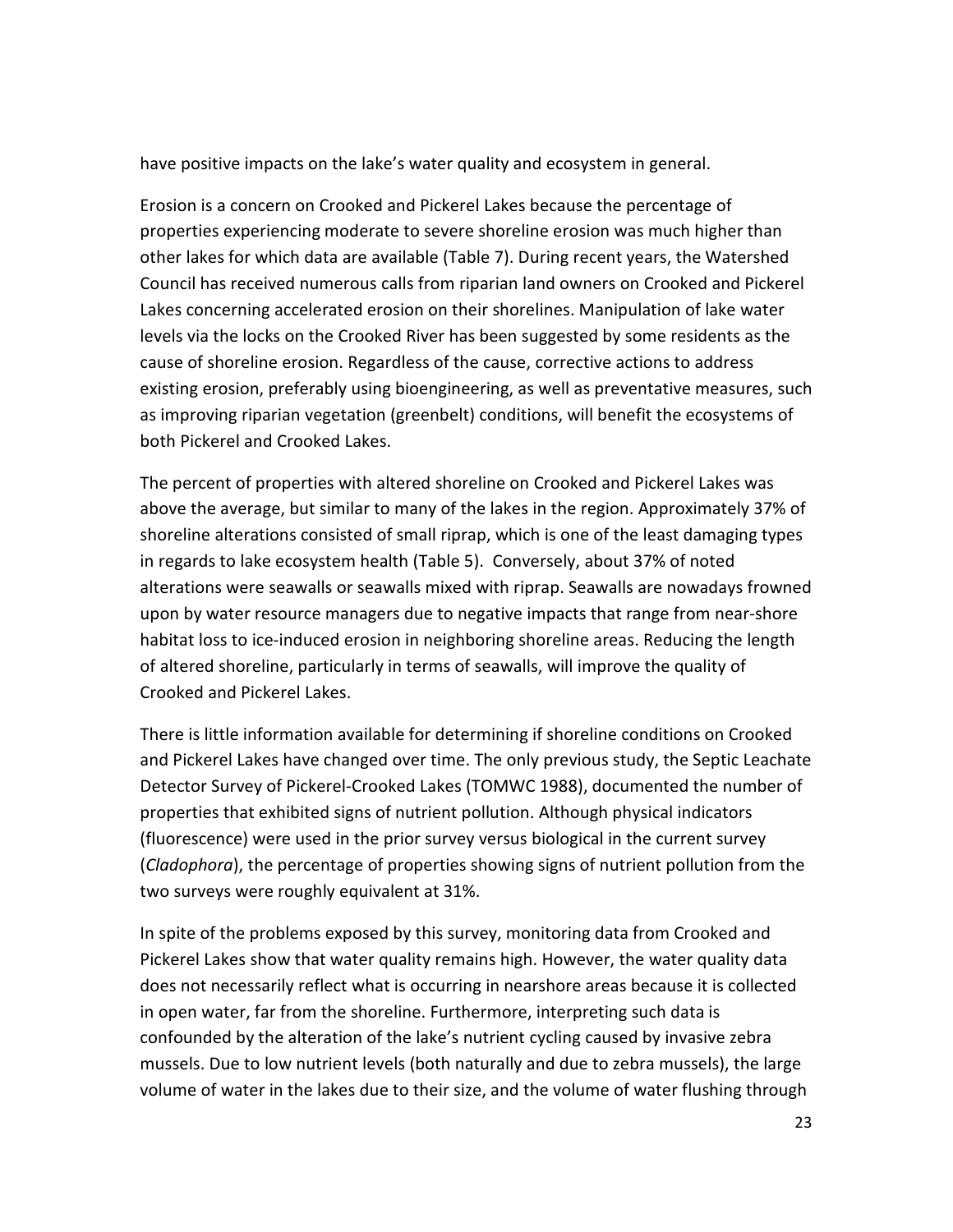them, Crooked and Pickerel Lakes are somewhat resilient to nutrient pollution. However, such resiliency is not without limits. To prevent potentially serious and irreversible changes to the lake ecosystem, changes need to be made in shoreline property management.

Numerous best management practices have been developed that help minimize negative impacts to water quality and which can be utilized during, or retroactively after the development of shoreline parcels. A buffer of diverse, native plants can be maintained along the shoreline to filter pollutants and reduce erosion. Impacts from stormwater runoff generated from roofs, roads, and driveways can be reduced using rain barrels, rain gardens, grassy swales, and many other techniques. Leachate reaching the lake from septic systems can be minimized by pumping the septic tank regularly, having all components of the septic system inspected regularly and replacing the septic system when necessary. Mulch can be composted far from the shoreline and fertilizers applied sparingly, if at all. Improving shoreline property management will help protect water quality, strengthen the fisheries, and improve the quality of living and recreating on the lakes.

### Recommendations

The full value of a shoreline survey is only achieved when the information is used to educate riparian property owners about preserving water quality, and to help them rectify any problem situations. The following are recommended follow-up actions:

- 1. Keep the specific results of the survey confidential (e.g., do not publish a list or map of sites where *Cladophora* algae growths were found) as some property owners may be sensitive to publicizing information regarding their property.
- 2. Send a general summary of survey results to all shoreline residents, along with a packet of informational brochures produced by the Watershed Council and other organizations to provide information about dangers to the lake ecosystem and public health as a result of poor shoreline property management practices as well as practical, feasible, and effective actions to protect water quality.
- 3. Organize and sponsor informational sessions to present findings of the survey to shoreline residents and provide ideas and options for improving shoreline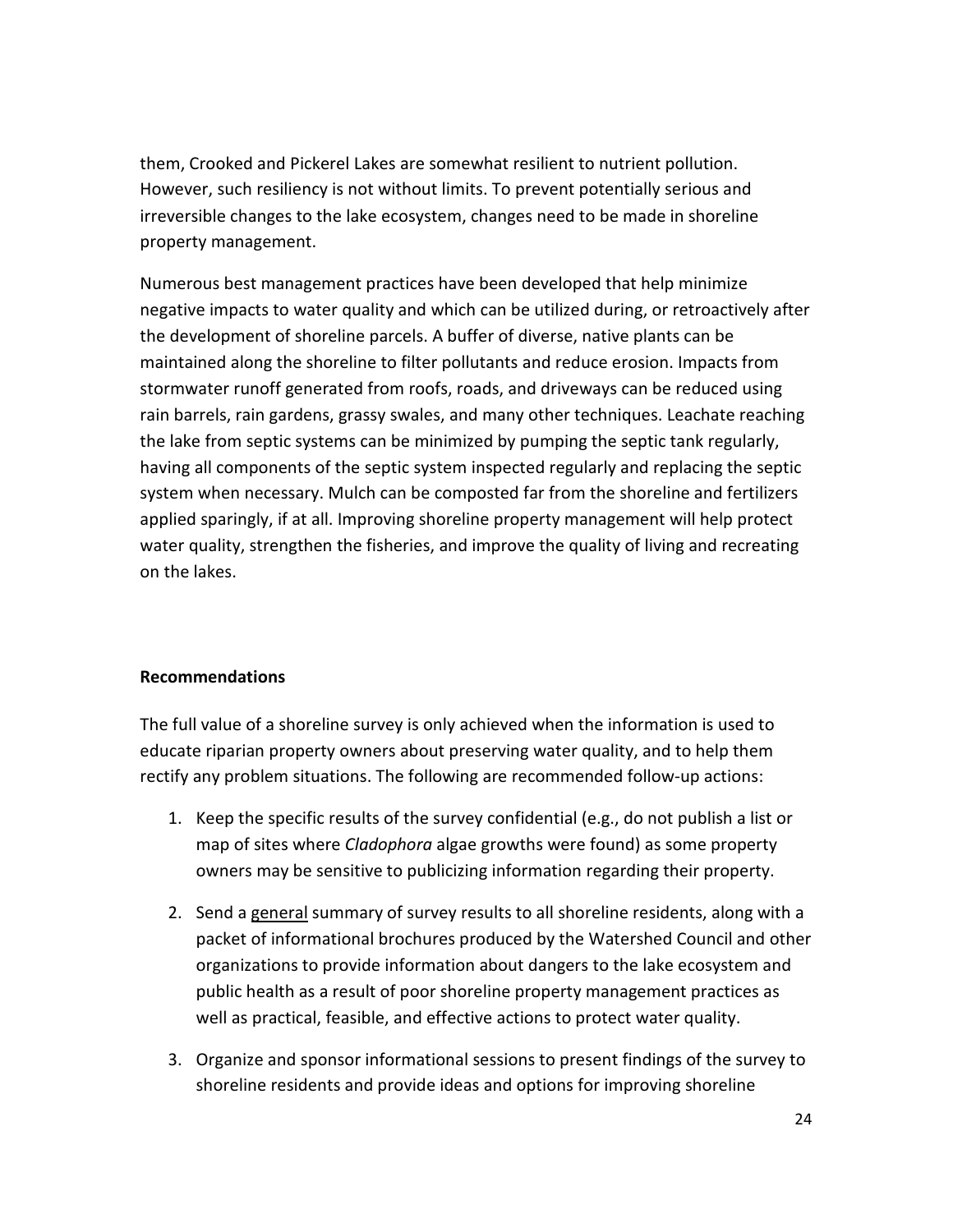management practices that would help protect and improve lake water quality.

- 4. Inform owners of properties with Cladophora growths of specific results for their property, ask them to fill out a questionnaire in an attempt to interpret causes of the growth, and offer individualized recommendations for water quality protection. Following the questionnaire survey, property owners have the option to contract with the Watershed Council to perform site assessments and even conduct ground water testing to determine if septic or sewer leachate is polluting the lake. Again, it should be stressed that all information regarding names, specific locations, and findings be kept confidential to encourage property owner participation in this project.
- 5. Inform owners of properties with poor/very poor greenbelt scores and those with moderately to severely eroded shorelines of specific results for their property. Supply these property owners with information (e.g., brochures) regarding the benefits of greenbelts and/or the problems associated with erosion. Encourage property owners to improve greenbelts using a mix of native plants and to correct erosion problems. Property owners have the option to contract the Watershed Council to perform site assessments and carry out projects to improve greenbelts and/or correct erosion problems.
- 6. Utilize the internet and the Lake Association's web page to share survey information. A general summary report and this detailed report can be posted on the Association's web page because they do not contain any property-specific information. Property-specific information can be shared via the Association's web page by randomizing and encrypting the shoreline survey database and providing property owners with a code number that refers specifically to survey results from their property. The Watershed Council is available to assist with this approach.
- 7. Verify links made between shore survey results and land parcel data to ensure that information is being properly reported. Shoreline residents can assist the Watershed Council in determining if house descriptions in survey database match correctly with county land owner information. By doing so, property owners will receive the correct information regarding their parcel. This information is also useful for empowering the lake association to monitor shoreline activities, recruit new members, and compile and manage other water resource information.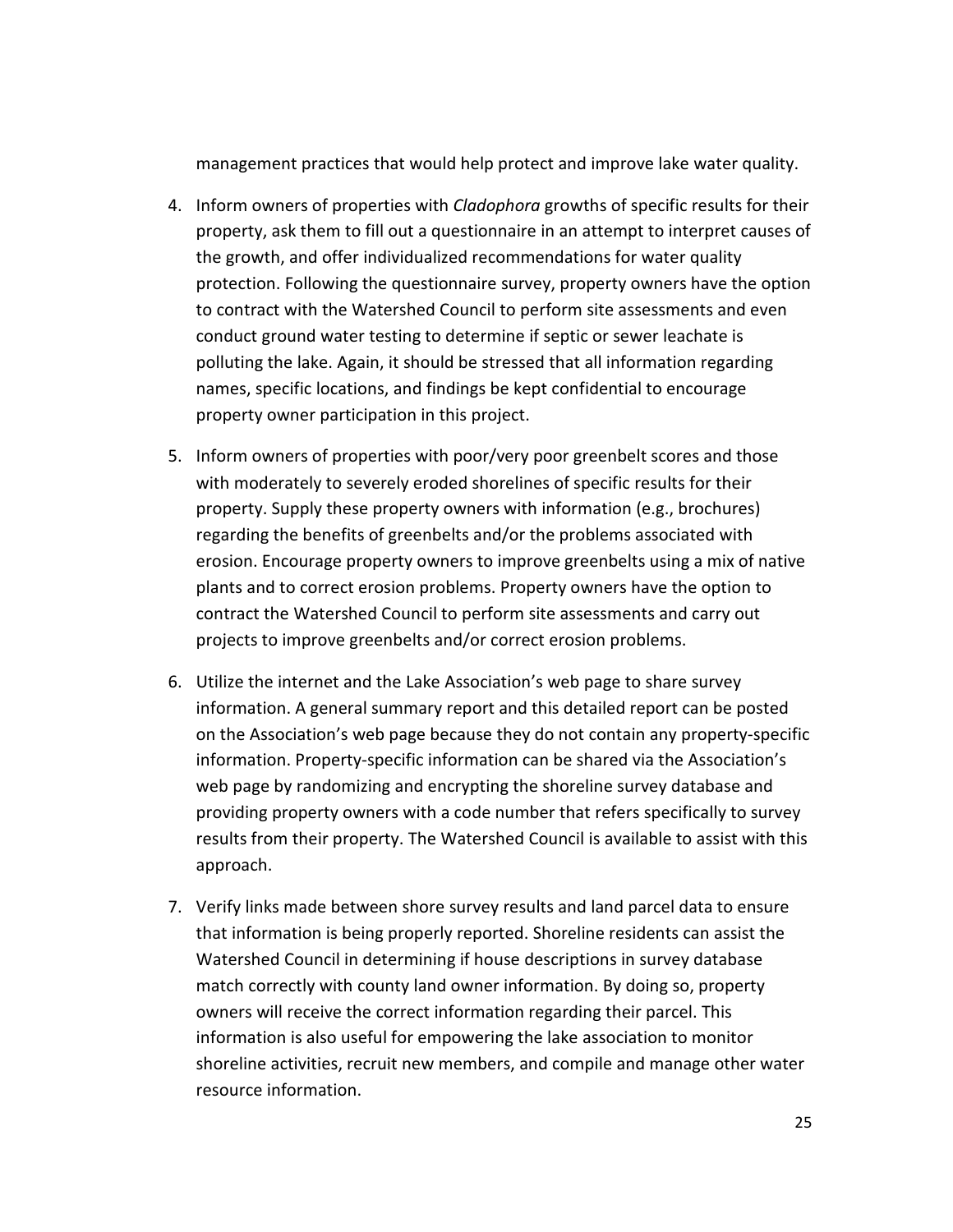- 8. Repeat some version of the survey periodically (ideally every 3-5 years), coupled with the follow-up activities described previously, in order to promote water quality awareness and good management practices on an ongoing basis, as well as identify chronic problem areas. During each subsequent survey, more details about shoreline features are added to the database, which can be utilized for other water resource management applications.
- 9. Continue to support the Tip of the Mitt Watershed Council monitoring programs. The information collected by staff and volunteers is extremely valuable for assessing water quality, determining trends, and guiding lake management efforts. The Pickerel-Crooked Lake Association has done an outstanding job of encouraging volunteerism among its members and should continue to do so to ensure both lakes are adequately monitored.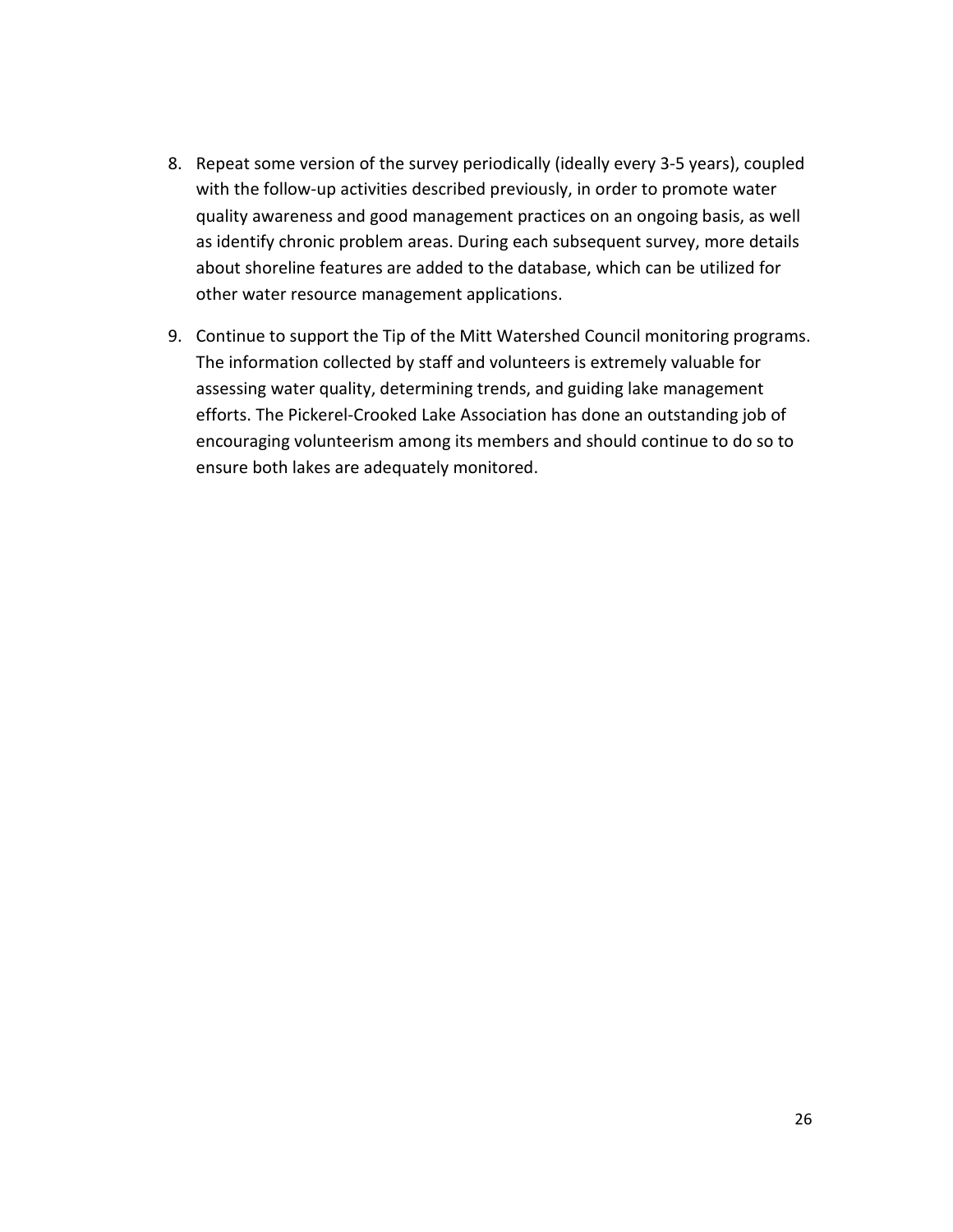# LITERATURE AND DATA REFERENCED

Amick R. S. and E. H. Burgess. 2000. Exfiltration in Sewer Systems. EPA/600/R-01/034. Unites States Environmental Protection Agency. Cincinnati, OH.

Carlson R. E. 1977. A trophic state index for lakes. Limnology and Oceanography, 22 (2):361- 369.

Emmet County Equalization/GIS. 2008. Emmet County Digital Orthophotography. Petoskey, MI. http://www.emmetcounty.org/

Emmet County Equalization/GIS. 2012. Emmet County GIS Parcel Data. Petoskey, MI. http://www.emmetcounty.org/

Michigan Geographic Data Library. 2012. Michigan Geographic Data. Michigan Department of Information Technology, Center for Geographic Information. Lansing, MI. http://www.mcgi.state.mi.us/mgdl/

Michigan Department of Natural Resources and Environment. 2012. Lake Maps by County. Lansing, MI. http://www.michigan.gov/cgi/0,1607,7-153-30301\_31431\_32340-- -,00.html

National Oceanic and Atmospheric Administration (NOAA). 2006. Coastal Great Lakes Land Cover Project. NOAA Coastal Services Center. Charleston, SC. http://www.csc.noaa.gov/crs/lca/greatlakes.html

Northeast Michigan Council of Governments (NEMCOG) and Tip of the Mitt Watershed Council. 1995. Pickerel-Crooked Lakes Watershed Nonpoint Source Pollution Management Plan. Gaylord, MI. http://www.watershedcouncil.org/

Sportsman's Connection. 2002. Northwestern Michigan Fishing Map Guide. Superior, WI. http://www.sportsmansconnection.com/

Spur, S. H. and J. H. Zumberge. 1956. Late Pleistocene Features of Cheboygan and Emmet Counties, Michigan. American Journal of Science, Vol. 25-1, P. 96-109.

Tip of the Mitt Watershed Council. 2010. Comprehensive Water Quality Monitoring Program Data. Tip of the Mitt Watershed Council. Petoskey, MI. http://www.watershedcouncil.org/Protect/

Tip of the Mitt Watershed Council. 2011. Volunteer Lake Monitoring Program Data. Tip of the Mitt Watershed Council. Petoskey, MI. http://www.watershedcouncil.org/Protect/